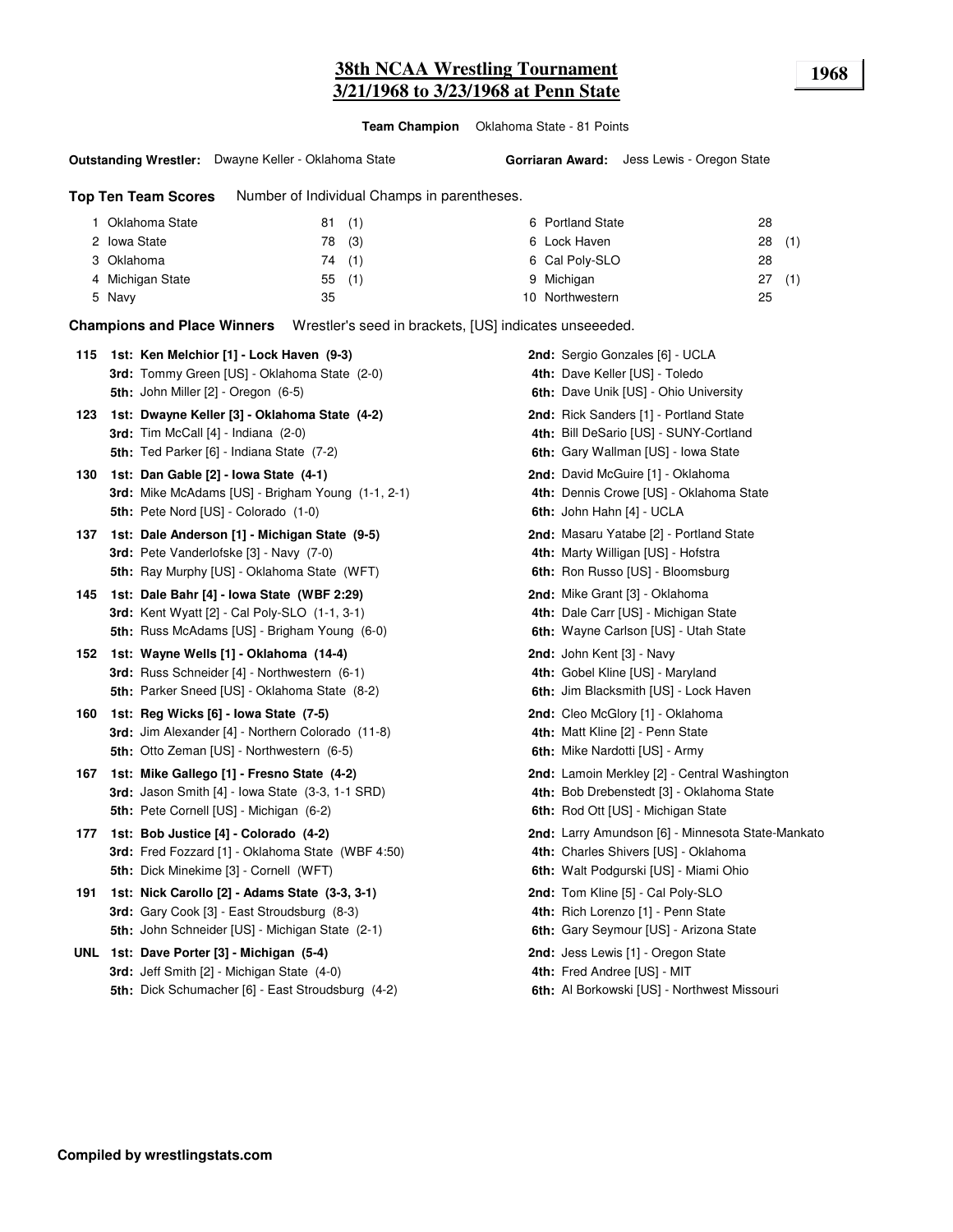| Bruce Unangst 7-0<br>Bruce Unangst, Pittsburgh [5]<br>Balvino Irizarry 13-12<br>115 Weight Class<br>Darrell Mazzari, Marquette<br>Balvino Irizarry 10-3<br>Balvino Irizarry, Utah<br>Dave Keller 3-3, 3-0<br>Tom Abercrombie, Oklahoma<br>Dave Keller 6-3<br>Dave Keller, Toledo<br>Dave Keller 4-2<br>Ed Dumas, Northwestern<br>Mike Schmauss Fall 6:55<br>Mike Schmauss, Iowa State [4]<br>Ken Melchior 10-6<br>Ron Guzman, Lehigh<br>Gordon Yamamoto 9-5<br>Gordon Yamamoto, California-Berkeley<br>Ken Melchior Fall 5:27<br>Frank Romano, Ohio State<br>Ken Melchior Fall 7:14<br>Ken Melchior, Lock Haven [1]<br>Ken Melchior 6-2<br>L.Q. Starling, San Jose State<br>Dave Unik 7-0<br>Dave Unik, Ohio University<br>Dave Unik 2-1<br>Mike Kocevar, Shippensburg |
|------------------------------------------------------------------------------------------------------------------------------------------------------------------------------------------------------------------------------------------------------------------------------------------------------------------------------------------------------------------------------------------------------------------------------------------------------------------------------------------------------------------------------------------------------------------------------------------------------------------------------------------------------------------------------------------------------------------------------------------------------------------------|
|                                                                                                                                                                                                                                                                                                                                                                                                                                                                                                                                                                                                                                                                                                                                                                        |
|                                                                                                                                                                                                                                                                                                                                                                                                                                                                                                                                                                                                                                                                                                                                                                        |
|                                                                                                                                                                                                                                                                                                                                                                                                                                                                                                                                                                                                                                                                                                                                                                        |
|                                                                                                                                                                                                                                                                                                                                                                                                                                                                                                                                                                                                                                                                                                                                                                        |
|                                                                                                                                                                                                                                                                                                                                                                                                                                                                                                                                                                                                                                                                                                                                                                        |
|                                                                                                                                                                                                                                                                                                                                                                                                                                                                                                                                                                                                                                                                                                                                                                        |
|                                                                                                                                                                                                                                                                                                                                                                                                                                                                                                                                                                                                                                                                                                                                                                        |
|                                                                                                                                                                                                                                                                                                                                                                                                                                                                                                                                                                                                                                                                                                                                                                        |
|                                                                                                                                                                                                                                                                                                                                                                                                                                                                                                                                                                                                                                                                                                                                                                        |
|                                                                                                                                                                                                                                                                                                                                                                                                                                                                                                                                                                                                                                                                                                                                                                        |
|                                                                                                                                                                                                                                                                                                                                                                                                                                                                                                                                                                                                                                                                                                                                                                        |
|                                                                                                                                                                                                                                                                                                                                                                                                                                                                                                                                                                                                                                                                                                                                                                        |
|                                                                                                                                                                                                                                                                                                                                                                                                                                                                                                                                                                                                                                                                                                                                                                        |
|                                                                                                                                                                                                                                                                                                                                                                                                                                                                                                                                                                                                                                                                                                                                                                        |
| Al Hinds Fall 2:33<br>Al Hinds, Arizona                                                                                                                                                                                                                                                                                                                                                                                                                                                                                                                                                                                                                                                                                                                                |
| Ken Melchior 9-3<br>John Morley, Minnesota State-Moorhead                                                                                                                                                                                                                                                                                                                                                                                                                                                                                                                                                                                                                                                                                                              |
| Wayne Boyd 8-5<br>Wayne Boyd, Temple                                                                                                                                                                                                                                                                                                                                                                                                                                                                                                                                                                                                                                                                                                                                   |
| Wayne Boyd 6-4<br>Greg Schmidt, South Dakota State                                                                                                                                                                                                                                                                                                                                                                                                                                                                                                                                                                                                                                                                                                                     |
| Greg Schmidt 9-3<br>Frank Coco, East Stroudsburg                                                                                                                                                                                                                                                                                                                                                                                                                                                                                                                                                                                                                                                                                                                       |
| John Miller 11-2<br>Frank Carrozza, West Chester                                                                                                                                                                                                                                                                                                                                                                                                                                                                                                                                                                                                                                                                                                                       |
| Frank Carrozza 18-9<br>Jerry Martinez, Northern Colorado                                                                                                                                                                                                                                                                                                                                                                                                                                                                                                                                                                                                                                                                                                               |
| John Miller 11-2<br>Rich Tamble, Adams State                                                                                                                                                                                                                                                                                                                                                                                                                                                                                                                                                                                                                                                                                                                           |
| John Miller 3-0<br>John Miller, Oregon [2]                                                                                                                                                                                                                                                                                                                                                                                                                                                                                                                                                                                                                                                                                                                             |
| Sergio Gonzales 4-2<br>Bruce Balmat, Penn State                                                                                                                                                                                                                                                                                                                                                                                                                                                                                                                                                                                                                                                                                                                        |
| Chuck Henry 13-4<br>Chuck Henry, Brigham Young                                                                                                                                                                                                                                                                                                                                                                                                                                                                                                                                                                                                                                                                                                                         |
| Chuck Henry 6-3<br>Jon Shurbert, Virginia                                                                                                                                                                                                                                                                                                                                                                                                                                                                                                                                                                                                                                                                                                                              |
| Bob Shines 9-2                                                                                                                                                                                                                                                                                                                                                                                                                                                                                                                                                                                                                                                                                                                                                         |
| Bob Shines, Arizona State [3]<br>Sergio Gonzales Fall 7:09                                                                                                                                                                                                                                                                                                                                                                                                                                                                                                                                                                                                                                                                                                             |
| Phil Conti, Navy<br>Tommy Green 8-2                                                                                                                                                                                                                                                                                                                                                                                                                                                                                                                                                                                                                                                                                                                                    |
| Tommy Green, Oklahoma State<br>Sergio Gonzales 3-2                                                                                                                                                                                                                                                                                                                                                                                                                                                                                                                                                                                                                                                                                                                     |
| Jerry Hoddy, Michigan<br>Sergio Gonzales 7-3<br>Sergio Gonzales, UCLA [6]                                                                                                                                                                                                                                                                                                                                                                                                                                                                                                                                                                                                                                                                                              |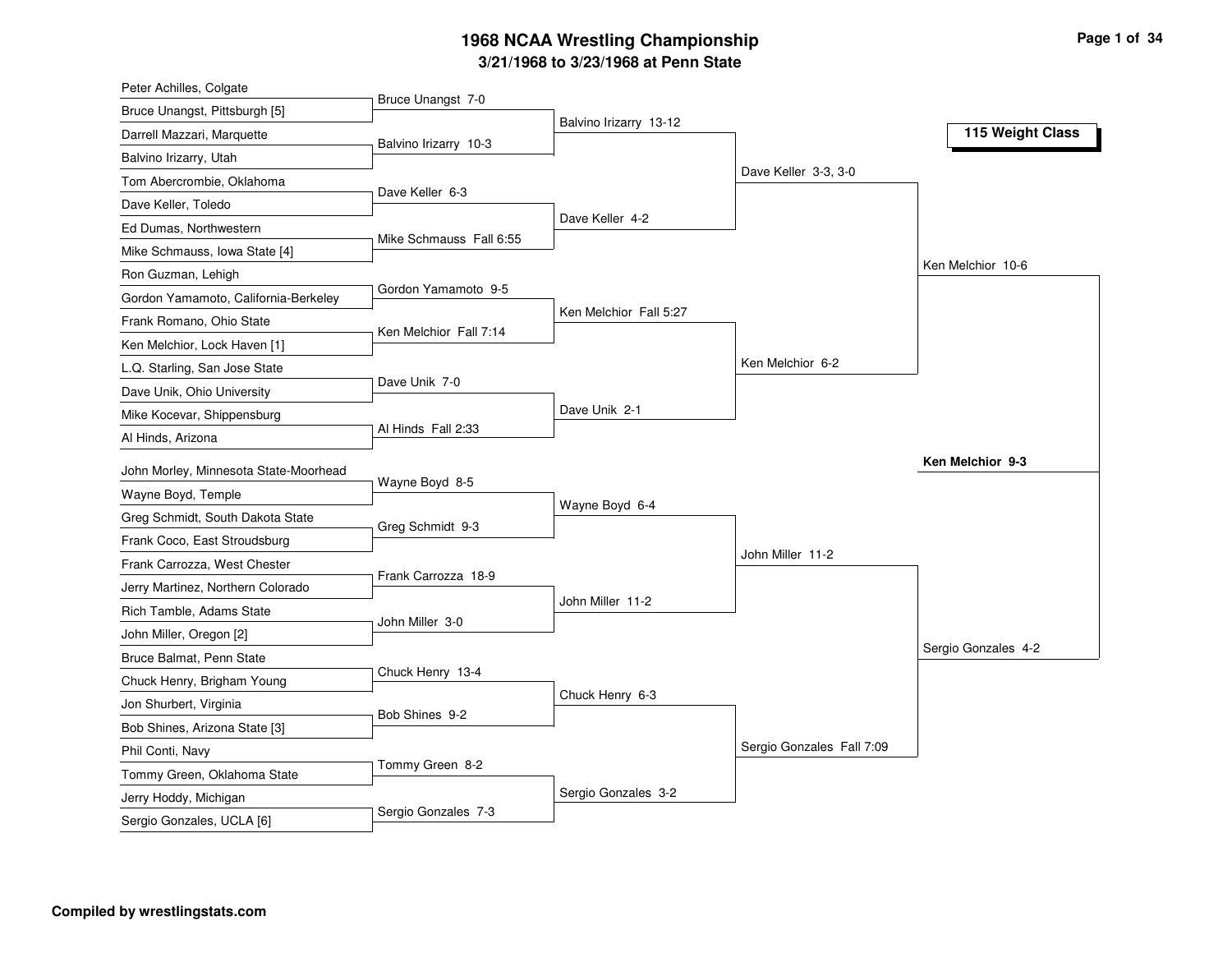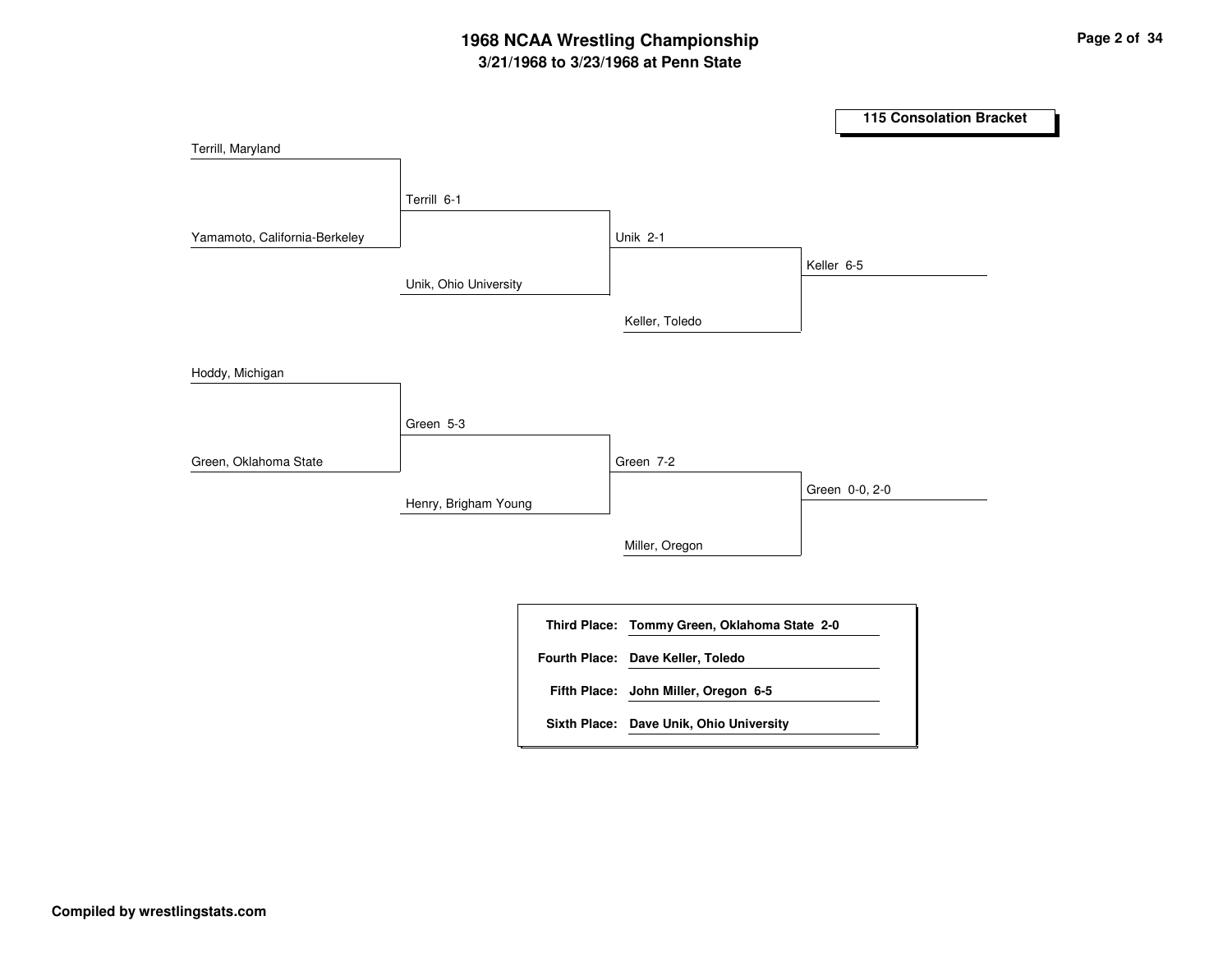Bruce Balmat - Penn State

| Andy Matviak - Wilkes         | Balmat 16-8        |
|-------------------------------|--------------------|
| Frank Carrozza - West Chester | Carrozza Fall 7:42 |
| Gail Sloss - Iowa             |                    |
| Al Hinds - Arizona            |                    |
| Ray Day - Clarion             | Hinds $11-2$       |
| Ken Melchior - Lock Haven     |                    |
| Bob Terrill - Maryland        | Melchior Fall 6:37 |
|                               |                    |

### **Consolation Pigtail Bouts for 115**

Bob Terrill - Maryland

Terrill Fall 0:52Frank Romano - Ohio State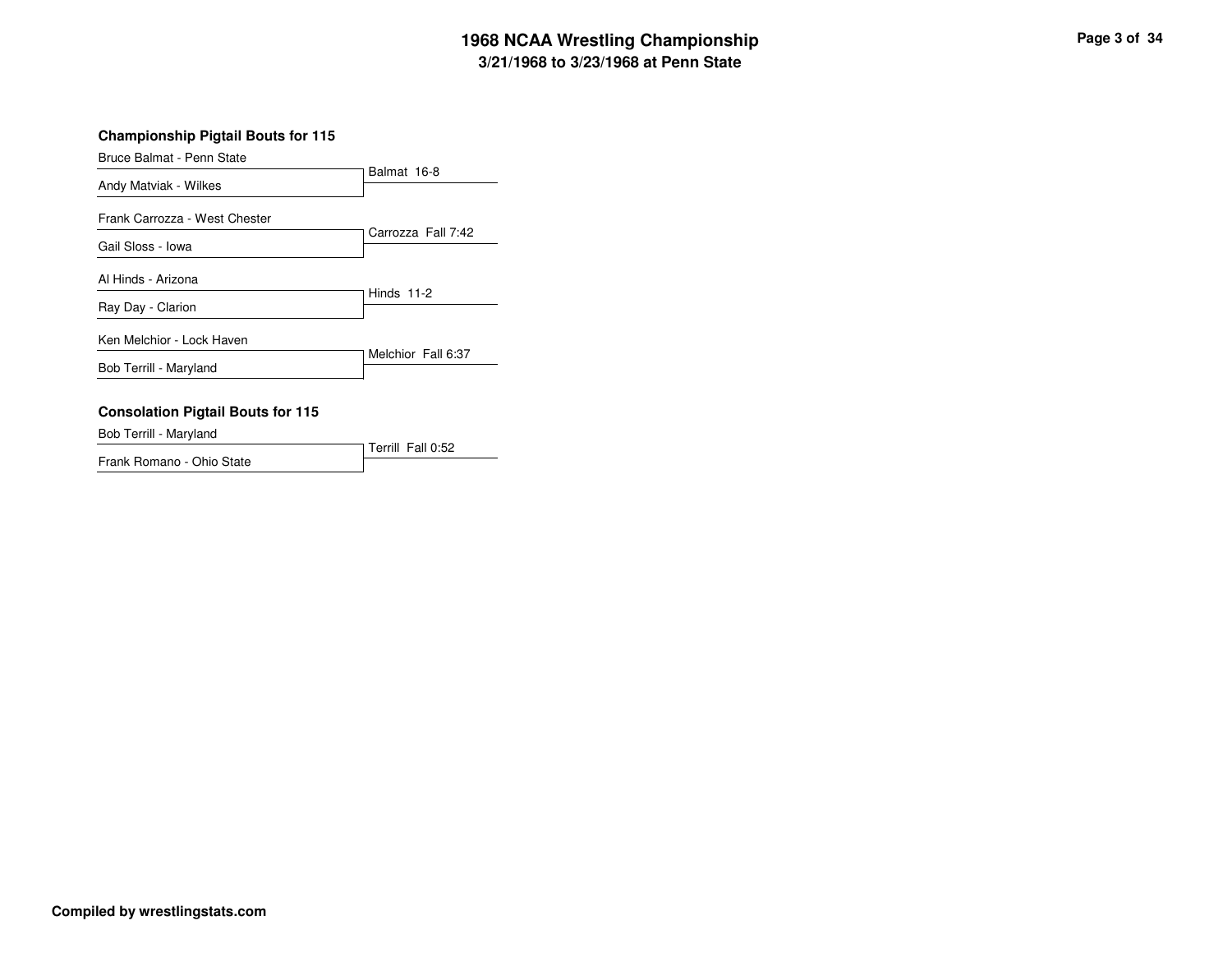| Mike Jarrell, Virginia Tech                                          |                        |                         |                        |                   |
|----------------------------------------------------------------------|------------------------|-------------------------|------------------------|-------------------|
| Tom Greenwood, Marquette                                             | Tom Greenwood 8-7      |                         |                        |                   |
| Jon Wood, Citadel                                                    | Stan Keeley 12-4       | Stan Keeley Fall 1:23   |                        | 123 Weight Class  |
| Stan Keeley, Oklahoma [5]                                            |                        |                         |                        |                   |
| Ted Levine, Fairleigh Dickinson                                      |                        |                         | Tim McCall 7-5         |                   |
| Scott Evans, Minnesota State-Mankato                                 | Scott Evans 9-3        |                         |                        |                   |
| Steve Bryant, East Stroudsburg                                       |                        | Tim McCall 8-2          |                        |                   |
| Tim McCall, Indiana [4]                                              | Tim McCall 6-0         |                         |                        |                   |
| Harry Weinhofer, Penn State                                          |                        |                         |                        | Rick Sanders 12-2 |
| Rick Sanders, Portland State [1]                                     | Rick Sanders Fall 3:25 |                         |                        |                   |
| Tom Bentz, Iowa                                                      |                        | Rick Sanders Fall 1:50  |                        |                   |
| Bye                                                                  | Tom Bentz              |                         |                        |                   |
| Gary Hetherington, Western Michigan                                  |                        |                         | Rick Sanders 8-0       |                   |
| Rich Meyer, Lehigh                                                   | Rich Meyer 9-2         |                         |                        |                   |
| Bob Pavelko, Air Force                                               |                        | Gary Wallman Fall 6:26  |                        |                   |
| Gary Wallman, Iowa State                                             | Gary Wallman Fall 3:20 |                         |                        |                   |
| Sam King, Cal Poly-SLO                                               |                        |                         |                        | Dwayne Keller 4-2 |
| Gary Burger, Navy [2]                                                | Gary Burger Fall 5:13  |                         |                        |                   |
| Bob Kawa, Utah                                                       |                        | Gary Burger DFT 6:50    |                        |                   |
| Wayne Watson, Northwestern                                           | Bob Kawa 10-4          |                         |                        |                   |
| Bill Komoloske, Colorado                                             |                        |                         | Bill DeSario Fall 7:38 |                   |
|                                                                      | Bill DeSario 6-5       |                         |                        |                   |
| Bill DeSario, SUNY-Cortland                                          |                        | Bill DeSario 8-6        |                        |                   |
| Steve Rubin, Michigan                                                | Steve Rubin Fall 1:52  |                         |                        |                   |
| Jerry Reshetar, Drake                                                |                        |                         |                        | Dwayne Keller 3-2 |
| Scott Patten, Army                                                   | Scott Patten 12-5      |                         |                        |                   |
| Mike McGilliard, Michigan State<br>Dwayne Keller, Oklahoma State [3] |                        | Dwayne Keller Fall 3:18 |                        |                   |
|                                                                      |                        |                         |                        |                   |
|                                                                      | Dwayne Keller 12-5     |                         |                        |                   |
| Ron Vallance, UCLA                                                   |                        |                         |                        |                   |
| Ted Parker, Indiana State [6]                                        | Ted Parker 8-1         |                         | Dwayne Keller 5-4      |                   |
| Mike Milkovich, Kent State                                           |                        |                         |                        |                   |
| Bye<br>Richard Shildt, Pittsburgh                                    | <b>Richard Shildt</b>  | Ted Parker 6-3          |                        |                   |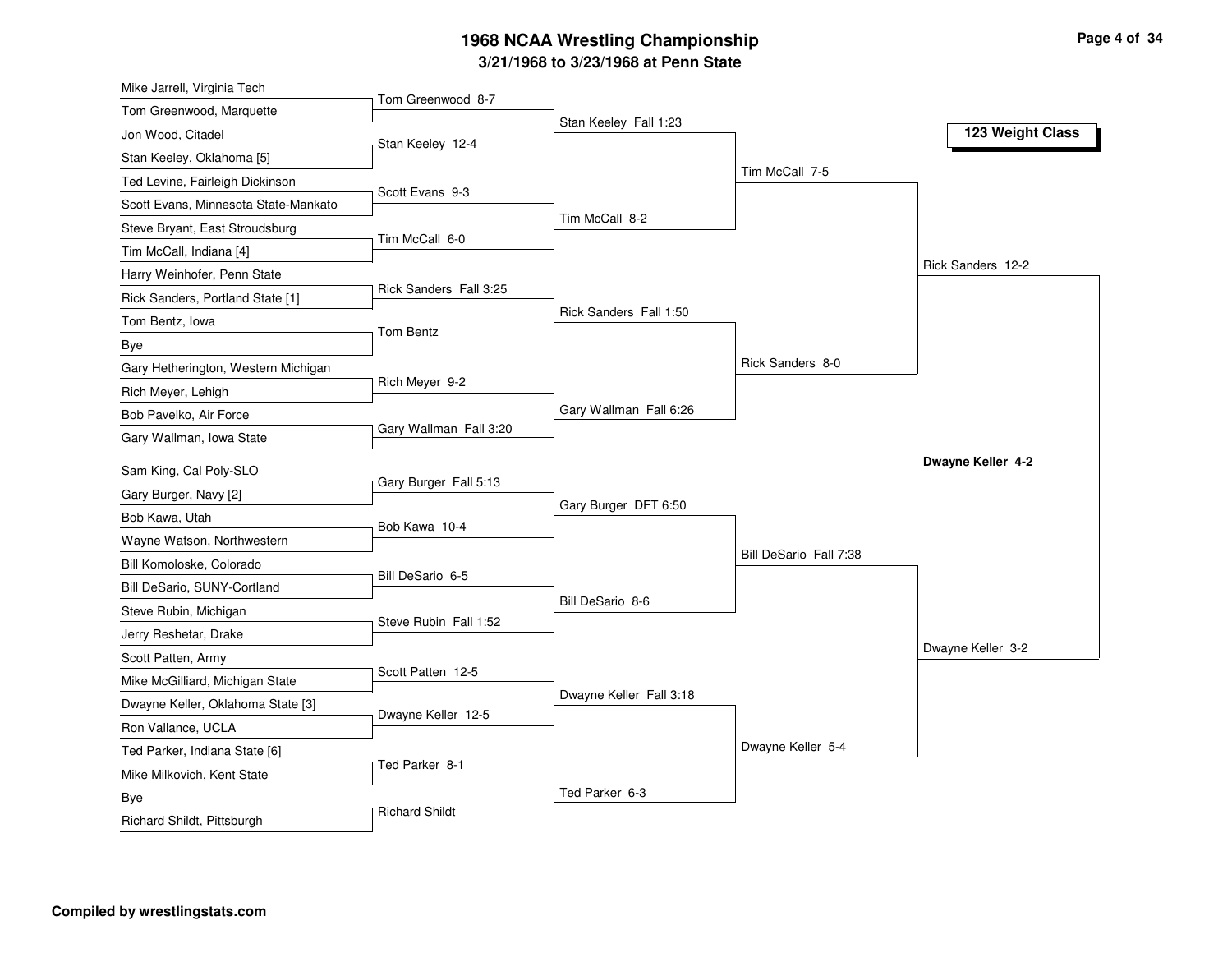|                       |                       |                      |                                            |                  | 123 Consolation Bracket |
|-----------------------|-----------------------|----------------------|--------------------------------------------|------------------|-------------------------|
| Weinhofer, Penn State |                       |                      |                                            |                  |                         |
|                       | Weinhofer 5-2         |                      |                                            |                  |                         |
| Bentz, lowa           |                       |                      | Wallman 7-0                                |                  |                         |
|                       | Wallman, Iowa State   |                      |                                            | McCall 6-0       |                         |
|                       |                       |                      | McCall, Indiana                            |                  |                         |
| Vallance, UCLA        |                       |                      |                                            |                  |                         |
|                       | Vallance Med FFT      |                      |                                            |                  |                         |
| Patten, Army          |                       |                      | Parker 8-0                                 |                  |                         |
|                       | Parker, Indiana State |                      |                                            | DeSario 1-1, 1-0 |                         |
|                       |                       |                      | DeSario, SUNY-Cortland                     |                  |                         |
|                       |                       |                      |                                            |                  |                         |
|                       |                       |                      | Third Place: Tim McCall, Indiana 2-0       |                  |                         |
|                       |                       | <b>Fourth Place:</b> | <b>Bill DeSario, SUNY-Cortland</b>         |                  |                         |
|                       |                       |                      | Fifth Place: Ted Parker, Indiana State 7-2 |                  |                         |
|                       |                       |                      | Sixth Place: Gary Wallman, Iowa State      |                  |                         |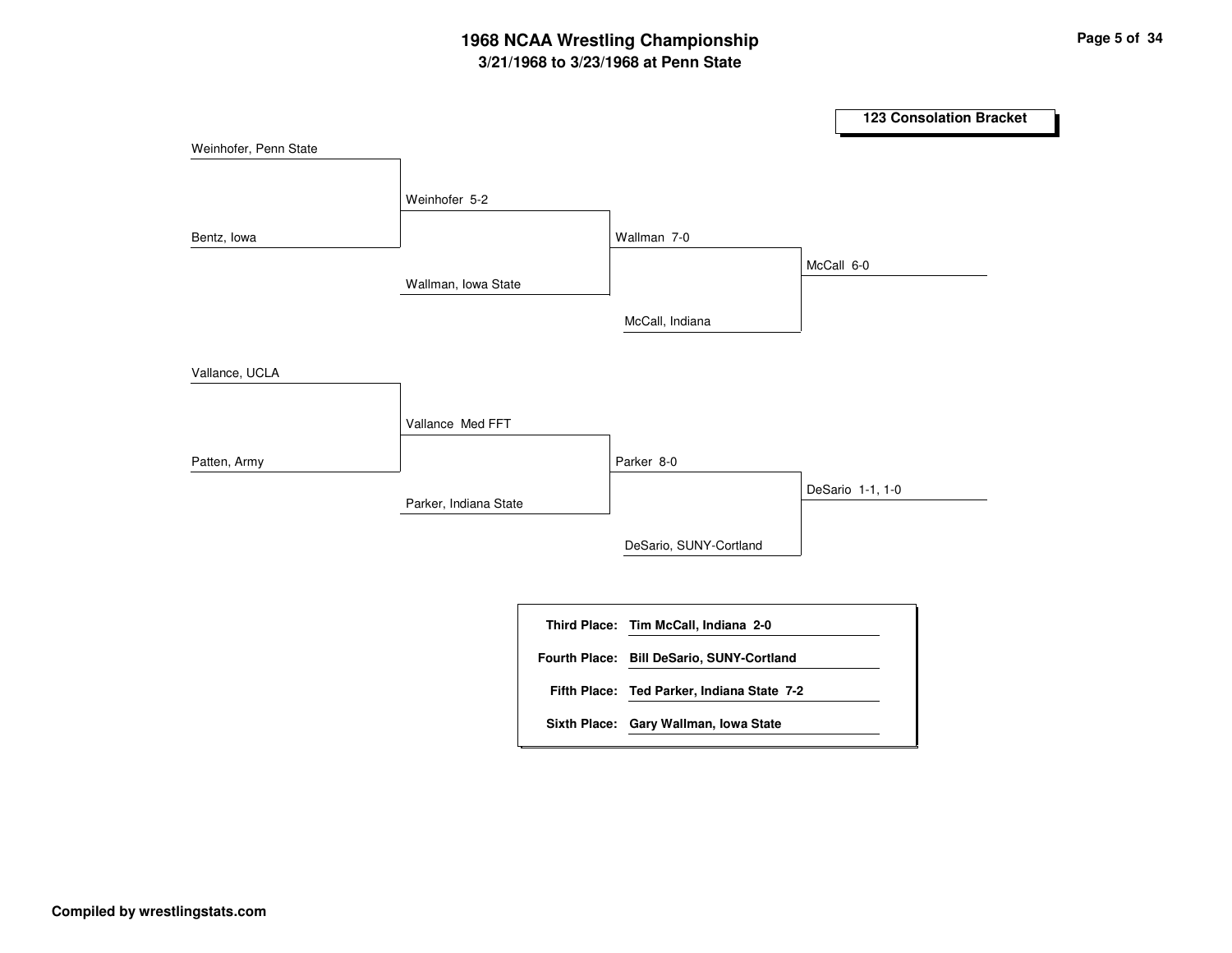**No Pigtails Bouts for 123 Weight Class**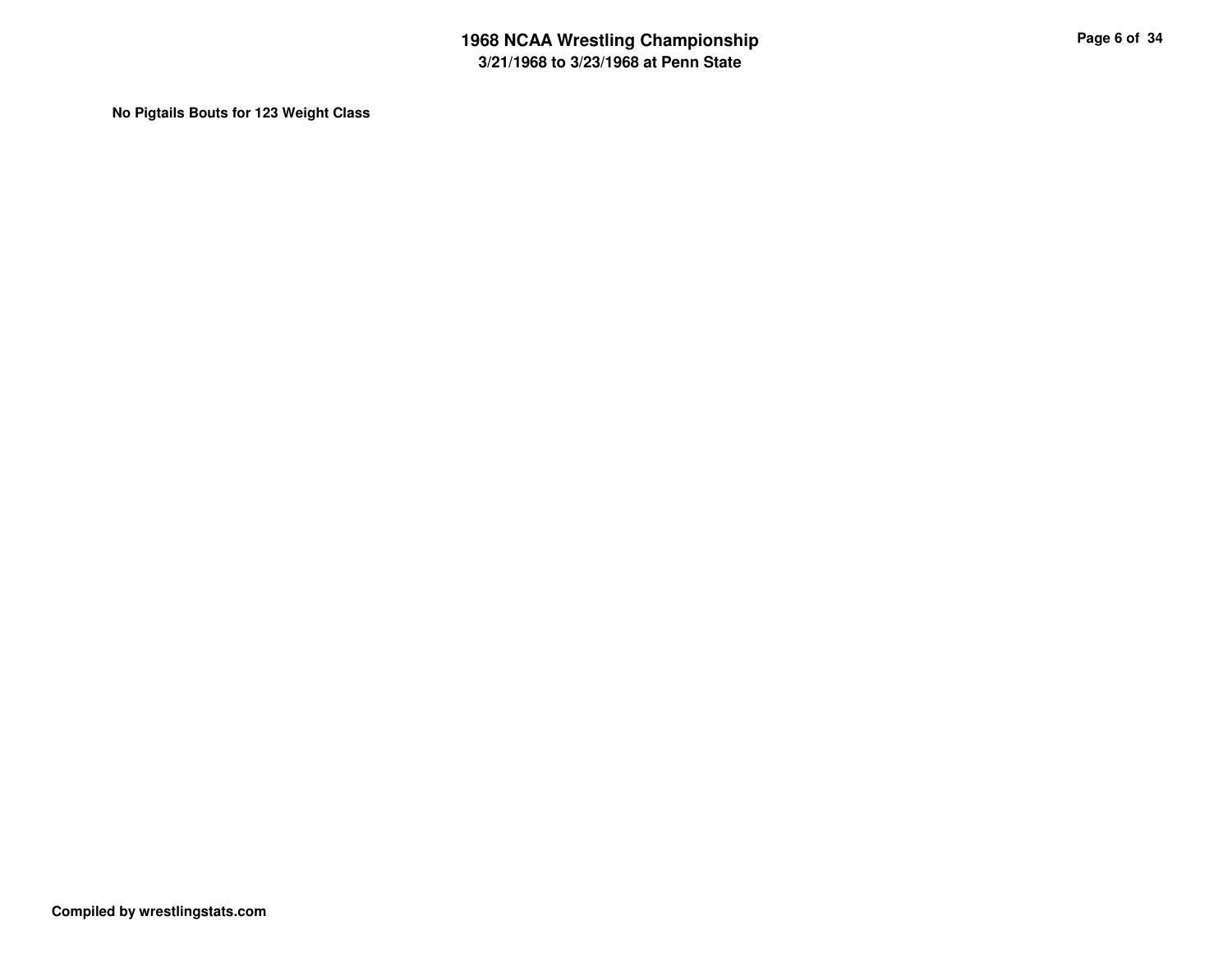| John Hahn, UCLA [4]                    |                     |                         |                     |                     |
|----------------------------------------|---------------------|-------------------------|---------------------|---------------------|
| Bill Germann, Minnesota State-Moorhead | John Hahn 11-7      |                         |                     |                     |
| Jim Hull, Coast Guard                  | Len Groom 8-3       | John Hahn Fall 6:13     |                     | 130 Weight Class    |
| Len Groom, Northern Colorado           |                     |                         |                     |                     |
| Mike Mullady, Army                     |                     |                         | John Hahn 6-4       |                     |
| Douglas Smith, Washington              | Douglas Smith 14-10 |                         |                     |                     |
| Dick Mailloux, Oregon                  |                     | Douglas Smith 9-1       |                     |                     |
| Ned Bushong, East Stroudsburg          | Dick Mailloux 6-4   |                         |                     |                     |
| Pete Henning, Lehigh                   |                     |                         |                     | David McGuire 4-3   |
| Dennis Crowe, Oklahoma State           | Dennis Crowe 7-0    |                         |                     |                     |
| Gerry Smith, South Dakota State        |                     | Dennis Crowe 7-6        |                     |                     |
| Felix Sanchez, Air Force               | Gerry Smith 10-1    |                         |                     |                     |
| Larry Wagner, Arizona State            |                     |                         | David McGuire 3-2   |                     |
| Jim Arnoult, Maryland                  | Jim Arnoult 8-5     |                         |                     |                     |
| Bill Martinez, Colorado State          |                     | David McGuire Fall 4:52 |                     |                     |
| David McGuire, Oklahoma [1]            | David McGuire 20-4  |                         |                     |                     |
| Rick Poulson, Marquette                |                     |                         |                     | Dan Gable 4-1       |
| Mike McAdams, Brigham Young            | Mike McAdams 10-8   |                         |                     |                     |
| Jim Pace, North Carolina State         |                     | Mike McAdams 9-1        |                     |                     |
| George Gesualdo, Fairleigh Dickinson   | Jim Pace 11-5       |                         |                     |                     |
| Dan Gable, Iowa State [2]              |                     |                         | Dan Gable Fall 7:01 |                     |
| John Walter, SUNY-Oswego               | Dan Gable Fall 5:32 |                         |                     |                     |
| Wes Caine, Northern Illinois           |                     | Dan Gable 7-0           |                     |                     |
| Paul Daube, Shippensburg               | Wes Caine 13-4      |                         |                     |                     |
| George Stover, Virginia Tech           |                     |                         |                     | Dan Gable Fall 7:40 |
| Pete Nord, Colorado                    | Pete Nord 7-1       |                         |                     |                     |
| Wally Clark, Penn State [6]            |                     | Pete Nord 4-2           |                     |                     |
| Keith Lowrance, Michigan State         | Keith Lowrance 7-5  |                         |                     |                     |
| Ed Jackson, North Central Illinois     |                     |                         | Pete Nord 6-3       |                     |
| Lou Hudson, Michigan                   | Ed Jackson 10-3     |                         |                     |                     |
| Glen Younger, Western State [3]        |                     | Glen Younger 8-0        |                     |                     |
| Ken Furnkranz, SUNY-Cortland           | Glen Younger 16-6   |                         |                     |                     |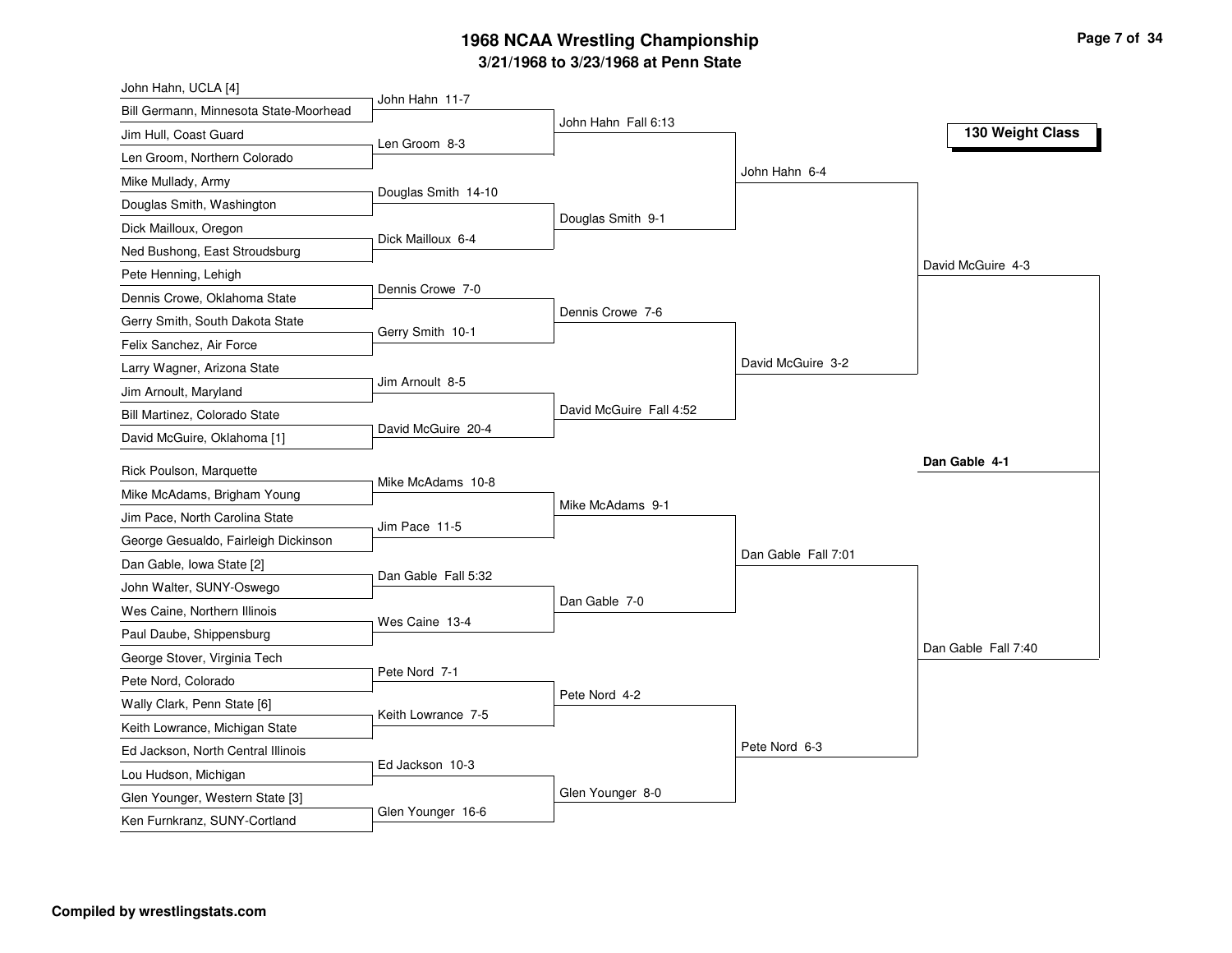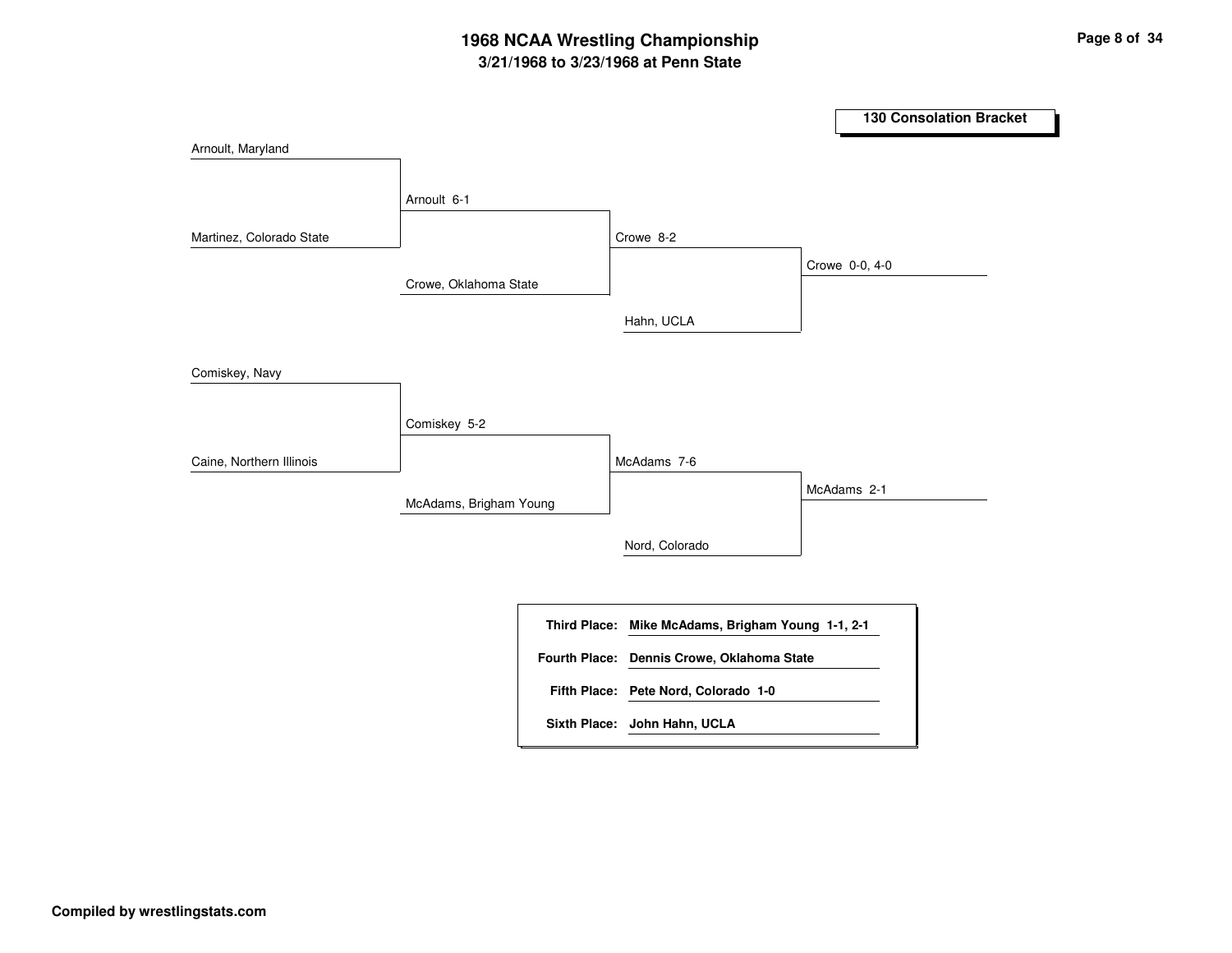### **Championship Pigtail Bouts for 130**

| Ned Bushong - East Stroudsburg |              |  |
|--------------------------------|--------------|--|
| Roger Young - Ohio State       | Bushong 19-4 |  |
| George Stover - Virginia Tech  | Stover 13-9  |  |
| Curt Grabfelder - Bloomsburg   |              |  |
| Len Groom - Northern Colorado  |              |  |
| Roy Williams - Kent State      | Groom 16-5   |  |
| Dan Gable - Iowa State         |              |  |
| Steve Comiskey - Navy          | Gable 16-2   |  |
| Rick Poulson - Marquette       |              |  |
| Gregg Erickson - MIT           | Poulson 6-4  |  |
|                                |              |  |

### **Consolation Pigtail Bouts for 130**

Steve Comiskey - Navy

Comiskey Fall 4:22John Walter - SUNY-Oswego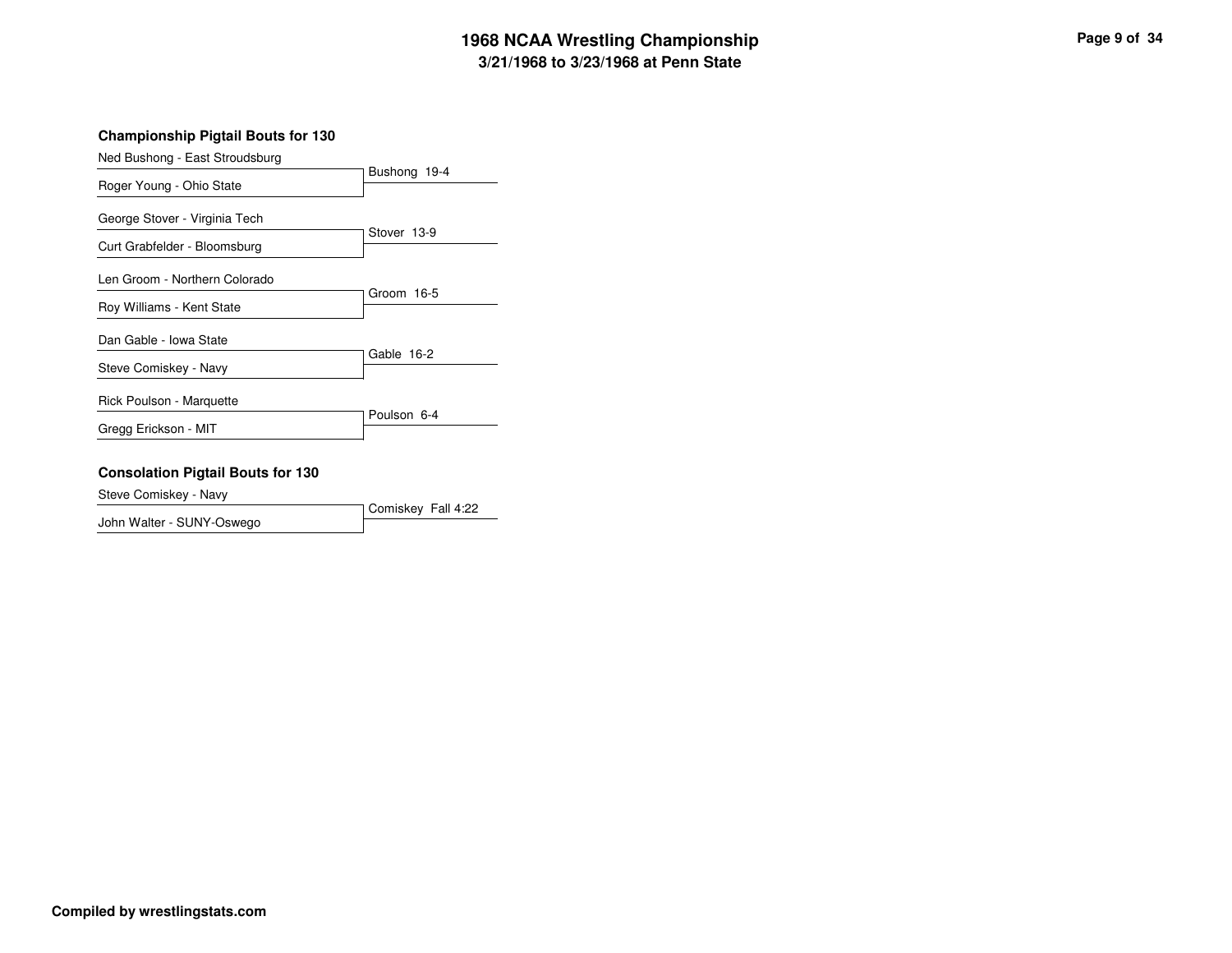| Mike Stanley, Adams State [4]                         |                          |                       |                       |                   |
|-------------------------------------------------------|--------------------------|-----------------------|-----------------------|-------------------|
| Kevin Gilead, Maryland                                | Mike Stanley 6-2         |                       |                       |                   |
| Marty Dickey, Iowa State                              | Marty Willigan Fall 6:32 | Marty Willigan 9-7    |                       | 137 Weight Class  |
| Marty Willigan, Hofstra                               |                          |                       |                       |                   |
| Dave Pruzansky, Temple                                |                          |                       | Marty Willigan 7-4    |                   |
| Don Roberts, RIT                                      | Dave Pruzansky 10-0      |                       |                       |                   |
| John Homiak, Franklin & Marshall                      |                          | Dave Pruzansky 13-2   |                       |                   |
| Ron Otto, MacMurray State [5]                         | Ron Otto 8-4             |                       |                       |                   |
| Jim Purdy, East Stroudsburg                           |                          |                       |                       | Dale Anderson 9-2 |
| Steve Povolac, Oklahoma                               | Jim Purdy 5-4            |                       |                       |                   |
| Jack Dunn, Northwestern                               |                          | Jack Dunn 5-3         |                       |                   |
| Mike Fitzgerald, Minnesota State-Moorhead             | Jack Dunn 4-4, 5-0       |                       |                       |                   |
| Terry Habecker, Ithaca                                |                          |                       | Dale Anderson 13-2    |                   |
| Ron Russo, Bloomsburg                                 | Ron Russo 16-8           |                       |                       |                   |
| Dave Kling, Indiana PA                                |                          | Dale Anderson 3-0     |                       |                   |
| Dale Anderson, Michigan State [1]                     | Dale Anderson Fall 3:32  |                       |                       |                   |
|                                                       |                          |                       |                       | Dale Anderson 9-5 |
| Randy Stine, Clarion<br>Dick Humphreys, Indiana State | Randy Stine FFT          |                       |                       |                   |
|                                                       |                          | Ray Murphy Fall 7:08  |                       |                   |
| Ray Murphy, Oklahoma State                            | Ray Murphy 11-5          |                       |                       |                   |
| Bruce Shultz, Washington                              |                          |                       | Masaru Yatabe 5-2     |                   |
| Masaru Yatabe, Portland State [2]                     | Masaru Yatabe 4-3        |                       |                       |                   |
| Alan Merrill, Oregon                                  |                          | Masaru Yatabe 5-1     |                       |                   |
| Joe Carstensen, Iowa                                  | Ron Lemmon 6-4           |                       |                       |                   |
| Ron Lemmon, Utah                                      |                          |                       |                       | Masaru Yatabe 5-2 |
| James Lentz, Indiana                                  | James Lentz Fall 1:05    |                       |                       |                   |
| Bill McBeth, Army                                     |                          | James Lentz 11-4      |                       |                   |
| John Jadlocki, Lock Haven                             | John Jadlocki 3-2        |                       |                       |                   |
| Dave Spinda, Penn State [6]                           |                          |                       | Pete Vanderlofske 4-1 |                   |
| Steve Bishko, MIT                                     | Art Holland 6-1          |                       |                       |                   |
| Art Holland, Arizona State                            |                          | Pete Vanderlofske 4-3 |                       |                   |
| Pete Vanderlofske, Navy [3]                           | Pete Vanderlofske 14-4   |                       |                       |                   |
| Gary Stoner, Western Michigan                         |                          |                       |                       |                   |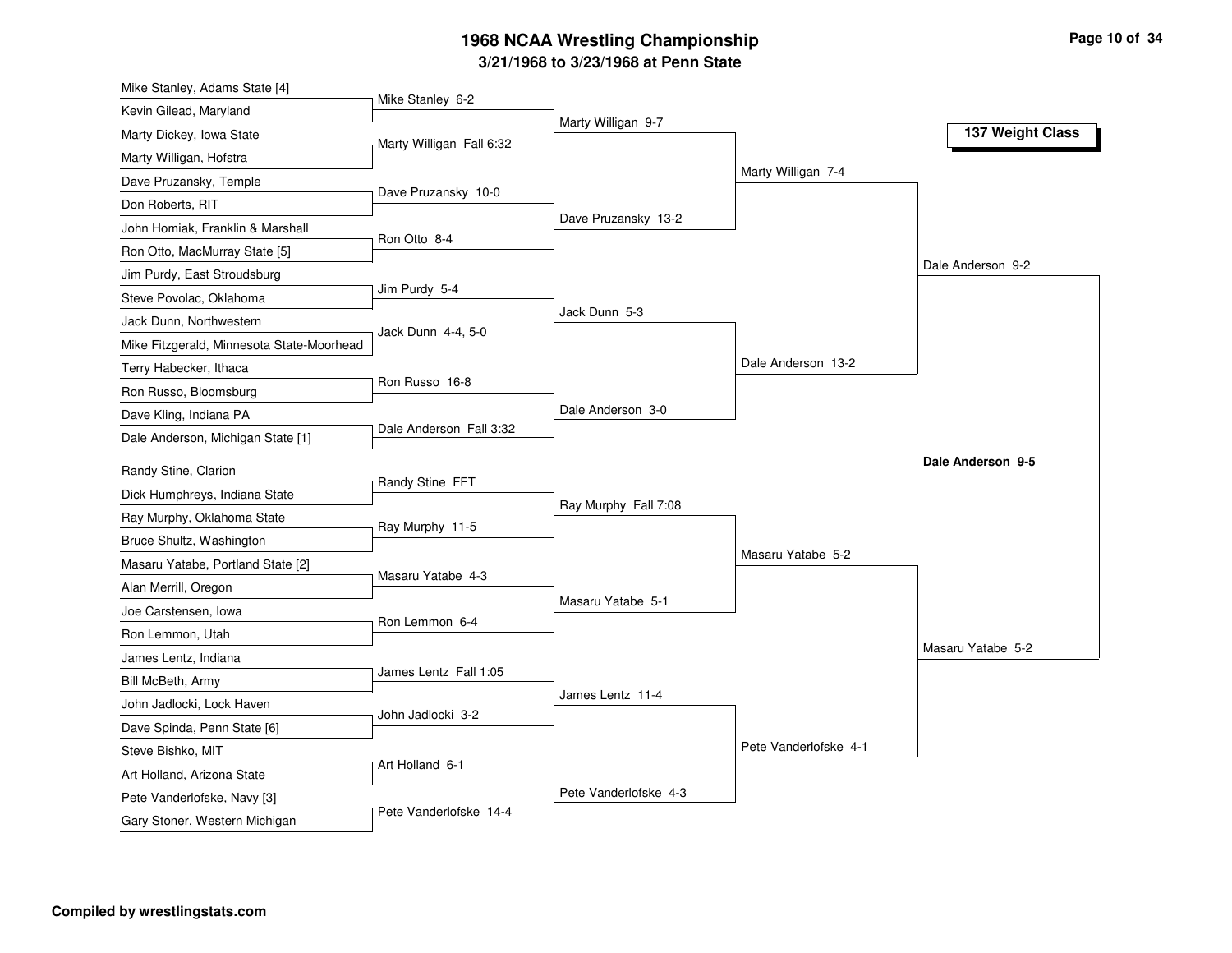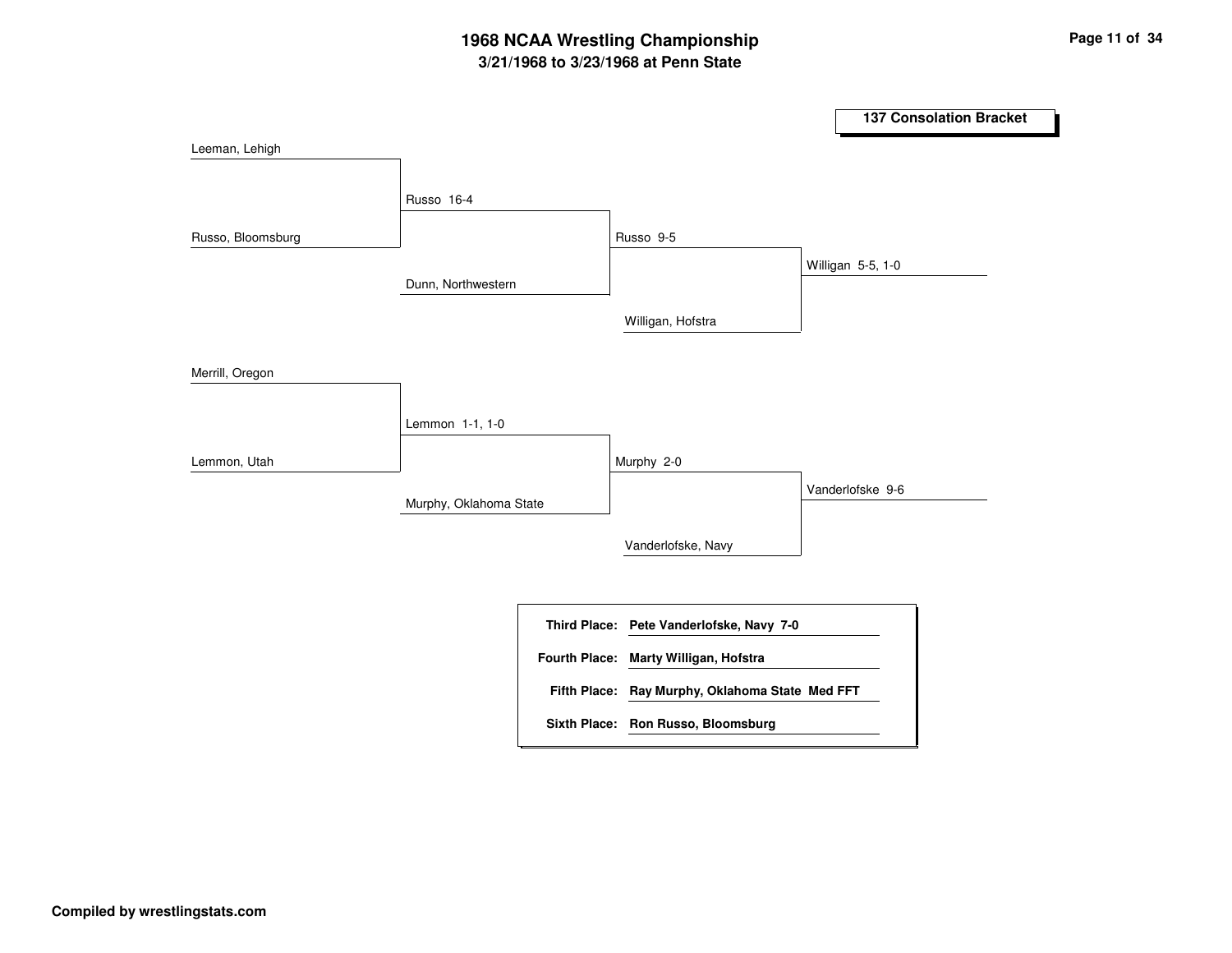### **Championship Pigtail Bouts for 137**

| Dale Anderson - Michigan State           |                    |
|------------------------------------------|--------------------|
|                                          | Anderson Fall 7:15 |
| Jay Leeman - Lehigh                      |                    |
| Randy Stine - Clarion                    |                    |
| Jeff Batchelor - Brigham Young           | Stine 5-5, 2-0     |
| James Lentz - Indiana                    |                    |
| Dennis O'Brien - Marquette               | Lentz Fall 4:46    |
| Marty Willigan - Hofstra                 |                    |
| Geoff Henson - Michigan                  | Willigan 10-9      |
| <b>Consolation Pigtail Bouts for 137</b> |                    |

Jay Leeman - Lehigh

Leeman 3-2Dave Kling - Indiana PA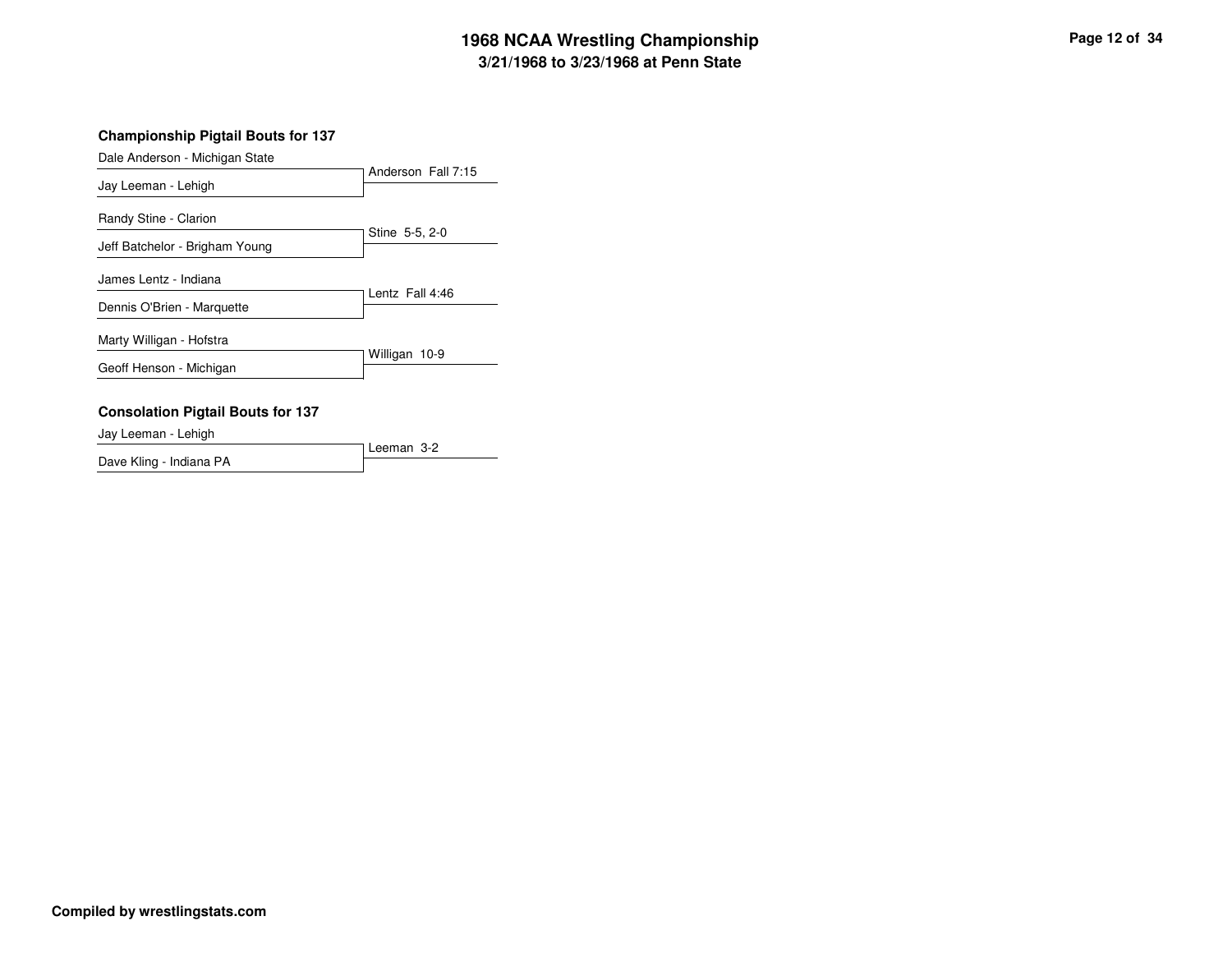| Felix Salinas, Arizona State                          |                         |                     |                 |                     |
|-------------------------------------------------------|-------------------------|---------------------|-----------------|---------------------|
| John DeMarco, West Chester                            | Felix Salinas 6-2       |                     |                 |                     |
| Russ McAdams, Brigham Young                           | Russ McAdams 6-2        | Russ McAdams 4-2    |                 | 145 Weight Class    |
| Clarence Seal, Portland State [5]                     |                         |                     |                 |                     |
| Kent Webster, Maryland                                |                         |                     | Dale Bahr 10-3  |                     |
| Steve Baribeau, Army                                  | Kent Webster 6-0        |                     |                 |                     |
| Vince Fitz, Penn State                                |                         | Dale Bahr Fall 5:45 |                 |                     |
| Dale Bahr, Iowa State [4]                             | Dale Bahr 6-1           |                     |                 |                     |
| Mike Couch, North Carolina State                      |                         |                     |                 | Dale Bahr 14-11     |
| Gerry McDonald, East Stroudsburg                      | Gerry McDonald 13-7     |                     |                 |                     |
| Luther Gartrell, North Carolina                       |                         | Dale Carr 6-2       |                 |                     |
| Dale Carr, Michigan State                             | Dale Carr Fall 7:40     |                     |                 |                     |
| Dan Mudd, Indiana                                     |                         |                     | Dale Carr 8-2   |                     |
| Don Henderson, Air Force [1]                          | Don Henderson 2-0       |                     |                 |                     |
| Mel Crider, Northern Colorado                         |                         | Phil Frey 6-3       |                 |                     |
| Phil Frey, Oregon State                               | Phil Frey 12-7          |                     |                 |                     |
| Katsumi Suzuki, Oklahoma State                        |                         |                     |                 | Dale Bahr Fall 2:29 |
| Steve Warren, California-Berkeley                     | Katsumi Suzuki 4-4, 4-0 |                     |                 |                     |
| Bob Ferraro, Indiana State                            |                         | Katsumi Suzuki 12-5 |                 |                     |
| Jerry Bond, Northern Iowa                             | Jerry Bond FFT          |                     |                 |                     |
| Kent Wyatt, Cal Poly-SLO [2]                          |                         |                     | Kent Wyatt 8-3  |                     |
| John Terboss, Syracuse                                | Kent Wyatt 7-4          |                     |                 |                     |
| Ken Warner, Shippensburg                              |                         | Kent Wyatt 5-0      |                 |                     |
| Ed Steers, Citadel                                    | Ed Steers 4-2           |                     |                 |                     |
| John Maxham, MIT                                      |                         |                     |                 | Mike Grant 7-2      |
| Rog Jehlicka, Winona State                            | Rog Jehlicka 4-1        |                     |                 |                     |
| Joe Wells, lowa                                       |                         | Joe Wells 10-2      |                 |                     |
| Conrad Metcalf, Colorado [6]                          | Joe Wells 5-1           |                     |                 |                     |
|                                                       |                         |                     | Mike Grant 15-4 |                     |
| Dale Stahl, Navy                                      |                         |                     |                 |                     |
|                                                       | Mike Grant 13-1         |                     |                 |                     |
| Mike Grant, Oklahoma [3]<br>Wayne Carlson, Utah State |                         | Mike Grant 10-5     |                 |                     |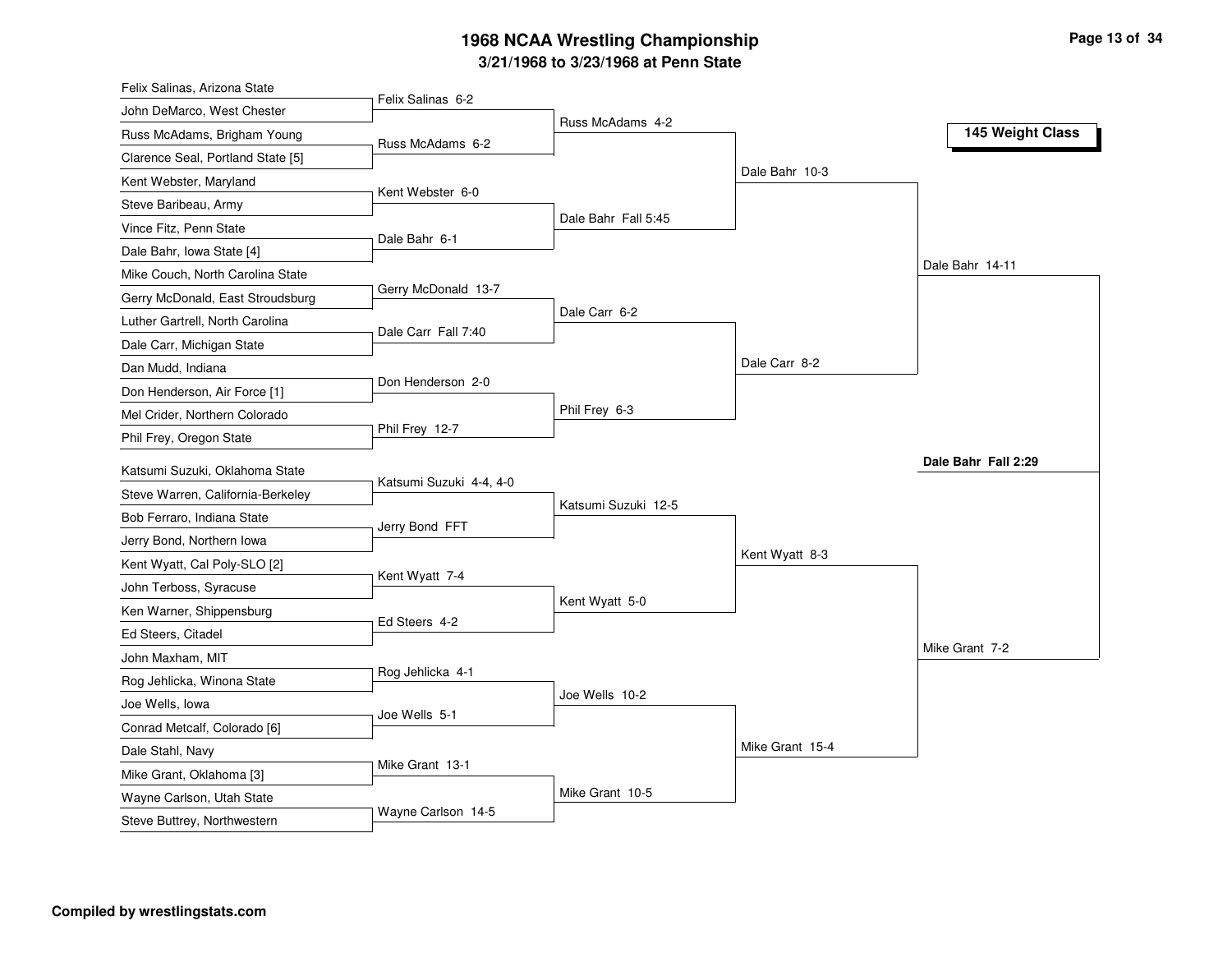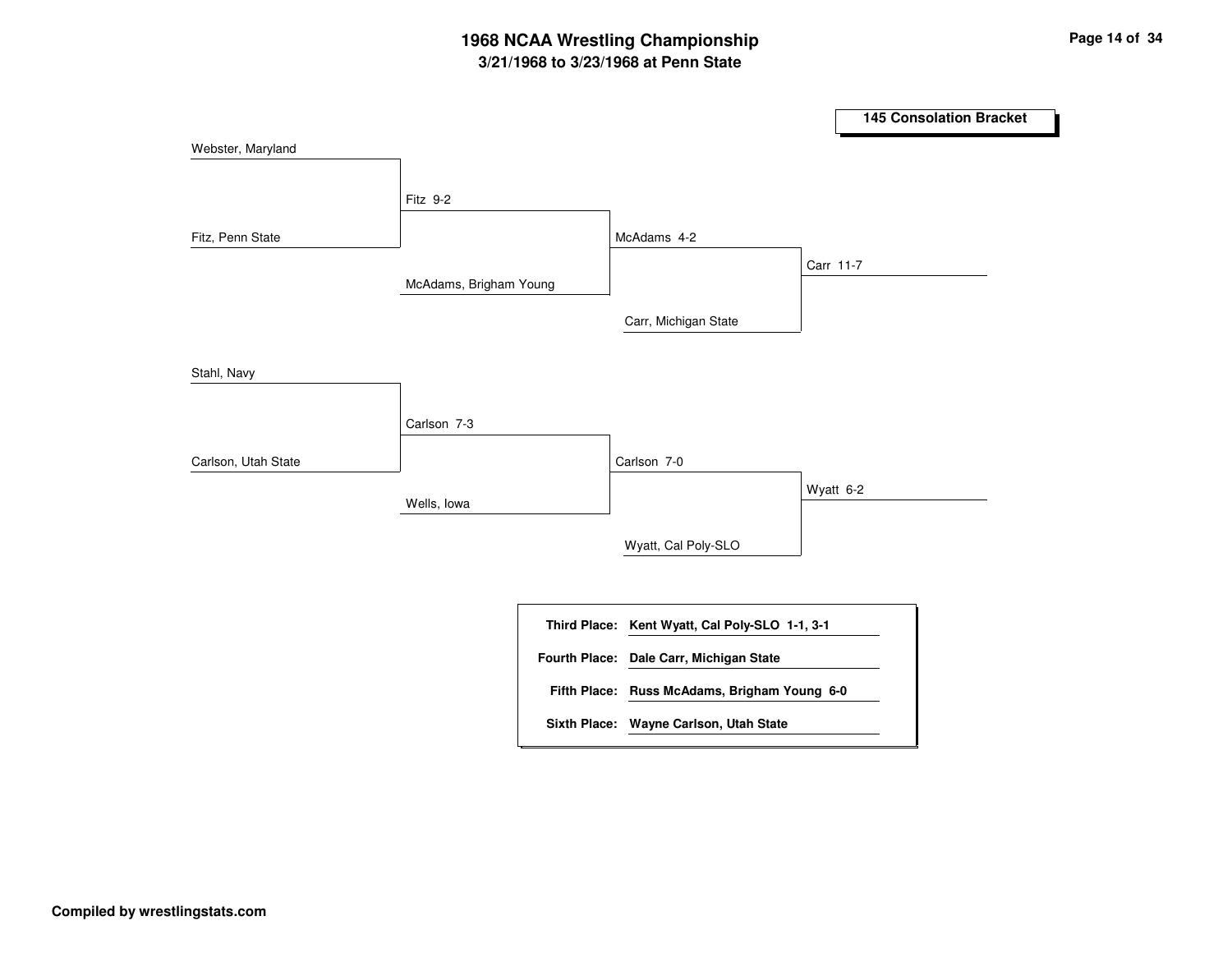### **Championship Pigtail Bouts for 145**

Katsumi Suzuki - Oklahoma State

|                                | Suzuki Fall 6:30 |
|--------------------------------|------------------|
| Todd Stevenson - Indiana PA    |                  |
| Kent Wyatt - Cal Poly-SLO      |                  |
| Jim Moore - Washington         | Wyatt $10-4$     |
| Phil Frey - Oregon State       |                  |
| Bob Pavlasek - Ohio University | Frey 3-2         |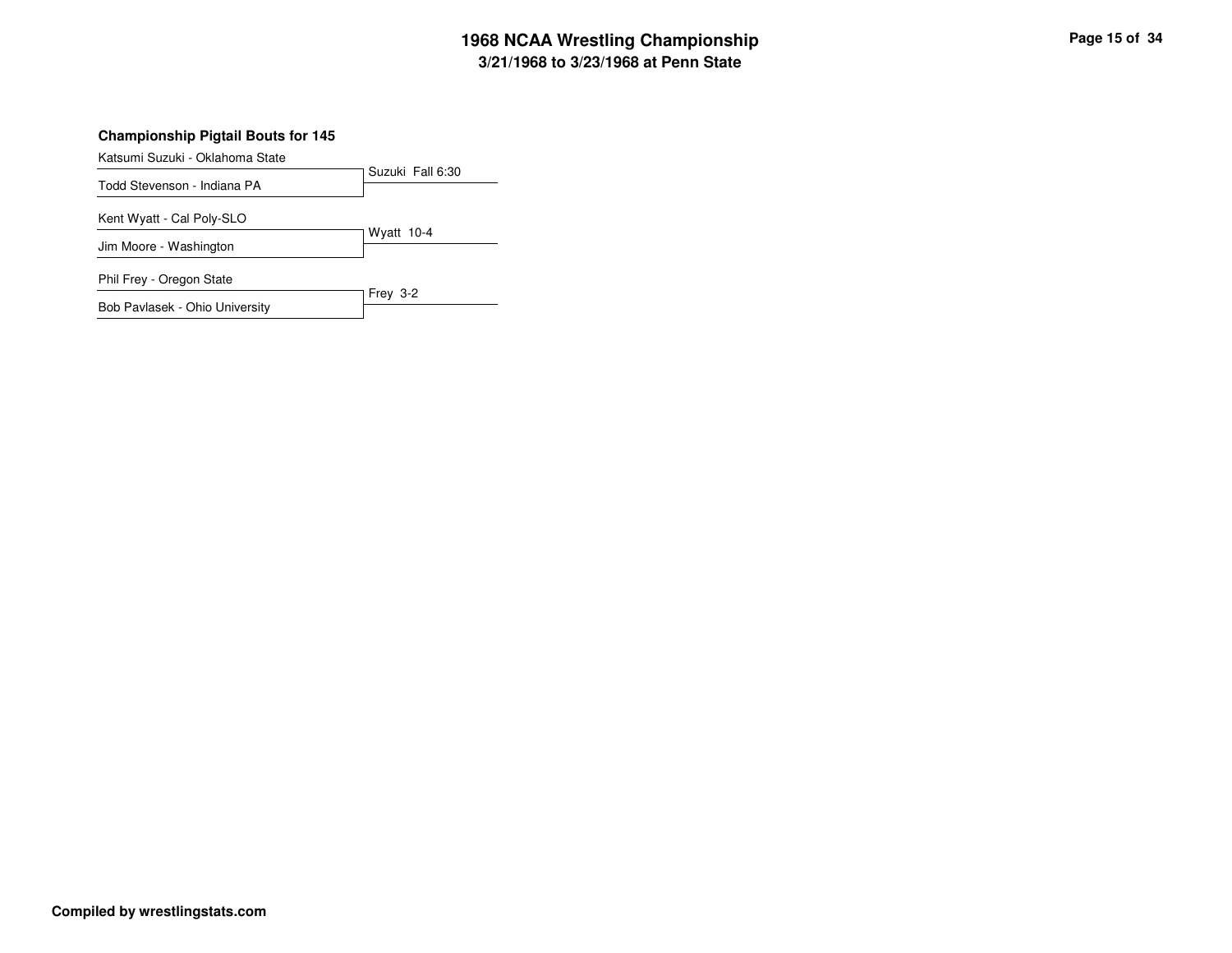| John Sustersic, Miami Ohio                  |                          |                     |                       |                       |
|---------------------------------------------|--------------------------|---------------------|-----------------------|-----------------------|
| Howard Hall, Brigham Young [5]              | Howard Hall 3-1          |                     |                       |                       |
| Curt Alder, UCLA                            | Curt Alder 14-1          | Howard Hall 10-4    |                       | 152 Weight Class      |
| Steve Alexander, Temple                     |                          |                     |                       |                       |
| Marshall Gruver, Shippensburg               |                          |                     | Russ Schneider 5-1    |                       |
| Russ Schneider, Northwestern [4]            | Russ Schneider Fall 1:30 |                     |                       |                       |
| Bob Emerick, Ball State                     |                          | Russ Schneider 16-5 |                       |                       |
| Duane Dobson, Nebraska                      | Duane Dobson 12-2        |                     |                       |                       |
| Parker Sneed, Oklahoma State                |                          |                     |                       | Wayne Wells 5-0       |
| John Finch, Cal Poly-SLO                    | Parker Sneed 6-2         |                     |                       |                       |
| Jim Clair, Franklin & Marshall              |                          | Parker Sneed 4-3    |                       |                       |
| Bob Abraham, Penn State                     | Jim Clair 5-2            |                     |                       |                       |
| Wayne Wells, Oklahoma [1]                   |                          |                     | Wayne Wells Fall 6:11 |                       |
| Alex Roberts, Georgia Tech                  | Wayne Wells Fall 7:17    |                     |                       |                       |
| Gary Neist, Luther                          |                          | Wayne Wells 9-0     |                       |                       |
| Charles Shepherd, Utah                      | Gary Neist 15-4          |                     |                       |                       |
| Len Borchers, Stanford [2]                  |                          |                     |                       | Wayne Wells 14-4      |
| Stan Dziedzic, Indiana State                | Len Borchers Fall 3:11   |                     |                       |                       |
| Dave Martin, Iowa State                     |                          | Len Borchers 8-2    |                       |                       |
| Richard Casey, SIU-Carbondale               | Dave Martin 6-2          |                     |                       |                       |
| Gobel Kline, Maryland                       |                          |                     | Gobel Kline 7-3       |                       |
| John Mulada, SUNY-Cortland                  | Gobel Kline 9-2          |                     |                       |                       |
| Joe Gerst, Bloomsburg                       |                          | Gobel Kline 5-2     |                       |                       |
| Lonny Gallagher, Virginia Tech              | Joe Gerst 8-5            |                     |                       |                       |
| Jim Blacksmith, Lock Haven                  |                          |                     |                       | John Kent 1-1, 2-2 RD |
| Mark Hoffman, Army                          | Jim Blacksmith 4-1       |                     |                       |                       |
| John Kent, Navy [3]                         |                          | John Kent 5-1       |                       |                       |
| Tom Hochfelder, Ithaca                      | John Kent Fall 6:09      |                     |                       |                       |
|                                             |                          |                     |                       |                       |
| Kim Snider, Oregon State [6]                |                          |                     | John Kent 7-5         |                       |
|                                             | John Burt 8-3            |                     |                       |                       |
| John Burt, Ohio State<br>Phil Henning, lowa |                          | John Burt 8-2       |                       |                       |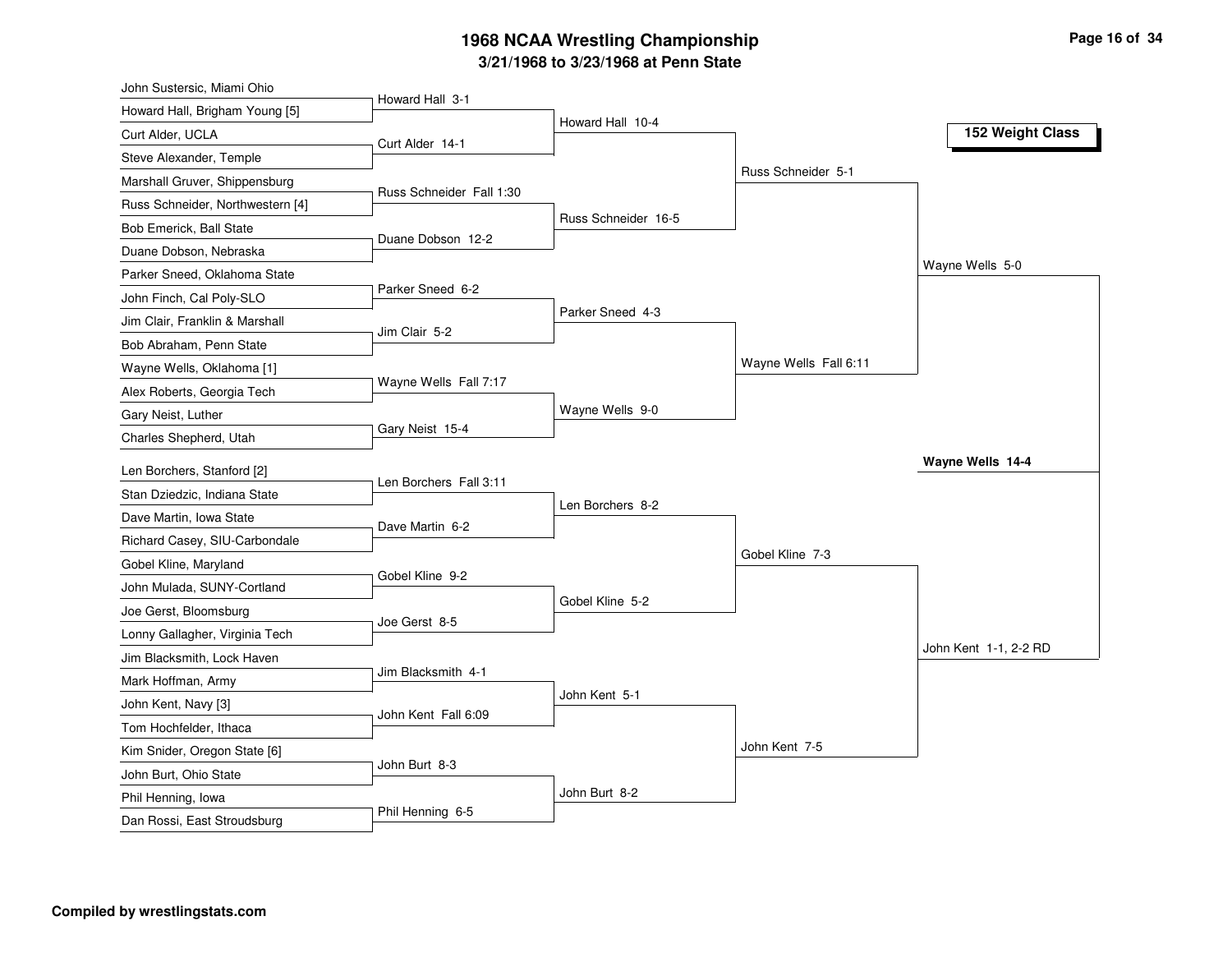|                        |                       |                                               |           | <b>152 Consolation Bracket</b> |
|------------------------|-----------------------|-----------------------------------------------|-----------|--------------------------------|
| Neist, Luther          |                       |                                               |           |                                |
|                        | Roberts 6-1           |                                               |           |                                |
| Roberts, Georgia Tech  |                       | Sneed 4-0                                     |           |                                |
|                        | Sneed, Oklahoma State |                                               |           | Schneider 6-2                  |
|                        |                       | Schneider, Northwestern                       |           |                                |
| Berman, Hofstra        |                       |                                               |           |                                |
|                        | Blacksmith 6-2        |                                               |           |                                |
| Blacksmith, Lock Haven |                       | Blacksmith 6-2                                |           |                                |
|                        | Burt, Ohio State      |                                               | Kline 6-5 |                                |
|                        |                       | Kline, Maryland                               |           |                                |
|                        |                       |                                               |           |                                |
|                        |                       | Third Place: Russ Schneider, Northwestern 6-1 |           |                                |
|                        |                       | Fourth Place: Gobel Kline, Maryland           |           |                                |
|                        |                       | Fifth Place: Parker Sneed, Oklahoma State 8-2 |           |                                |
|                        |                       | Sixth Place: Jim Blacksmith, Lock Haven       |           |                                |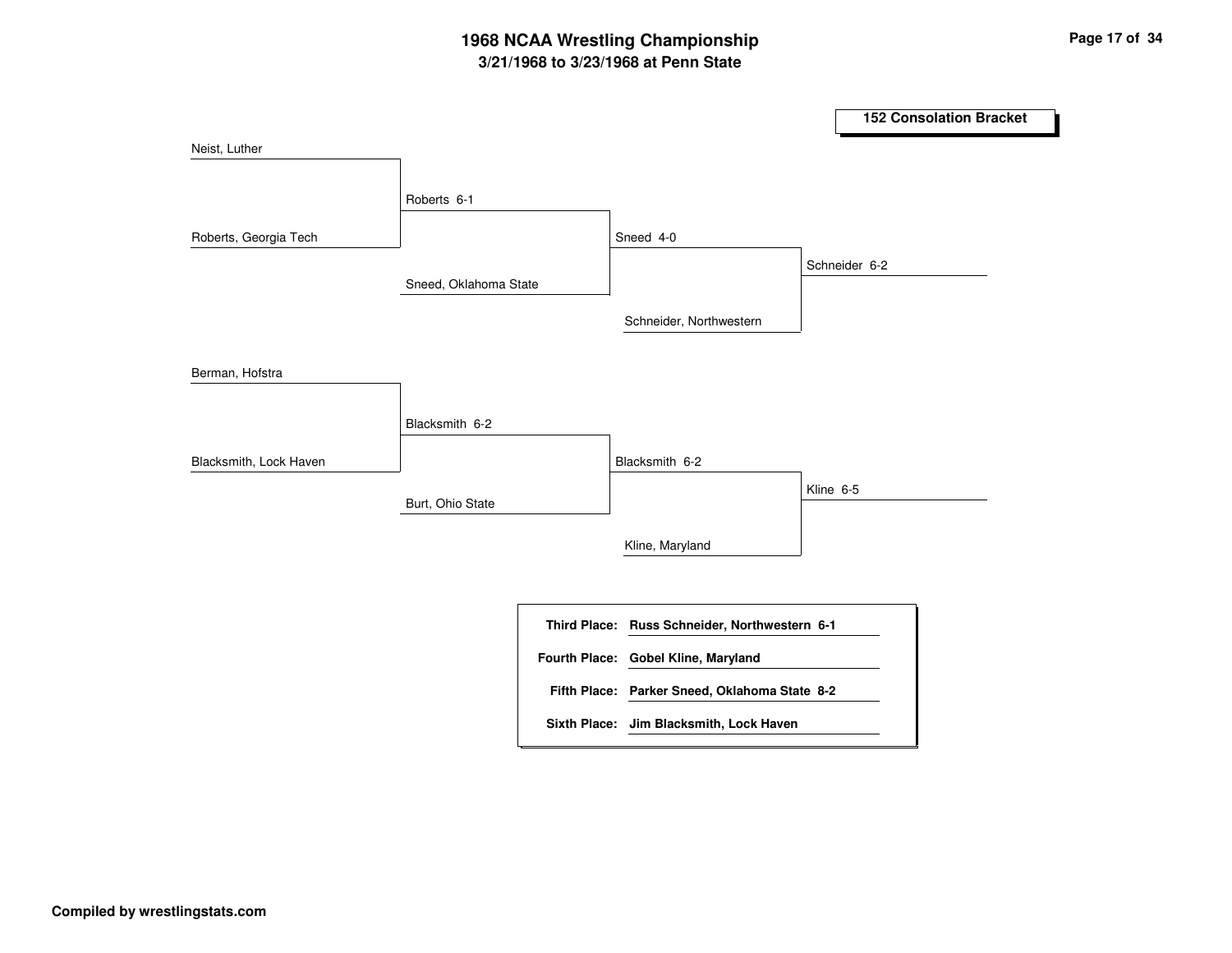**Championship Pigtail Bouts for 152**

| Joe Gerst - Bloomsburg              |                   |
|-------------------------------------|-------------------|
| Bob Hall - Minnesota State-Moorhead | Gerst 14-5        |
| Alex Roberts - Georgia Tech         |                   |
| Pete Sandberg - Winona State        | Roberts Fall 6:42 |
| Bob Abraham - Penn State            |                   |
| Doug Niebel - Clarion               | Abraham 2-0       |
| Duane Dobson - Nebraska             |                   |
| Don Horton - Air Force              | Dobson 8-3        |
| Steve Alexander - Temple            | Alexander 10-6    |
| Clay McEldowney - Princeton         |                   |
| Jim Blacksmith - Lock Haven         | Blacksmith 5-1    |
| Charles Marshall - Illinois         |                   |
| Russ Schneider - Northwestern       | Schneider 7-0     |
| Mike Mazzitelli - Northern Illinois |                   |
| John Kent - Navy                    | Kent 10-0         |
| Dave Berman - Hofstra               |                   |
| Len Borchers - Stanford             | Borchers 11-2     |
| Norm Hawkins - MIT                  |                   |
| Gobel Kline - Maryland              |                   |
| Jeff Thiel - William & Mary         | <b>Kline 11-1</b> |
| Kim Snider - Oregon State           | Snider 9-7        |
| Gary Rushing - Arizona              |                   |
| Dave Martin - Iowa State            | Martin 12-1       |
| Tom Muir - Lehigh                   |                   |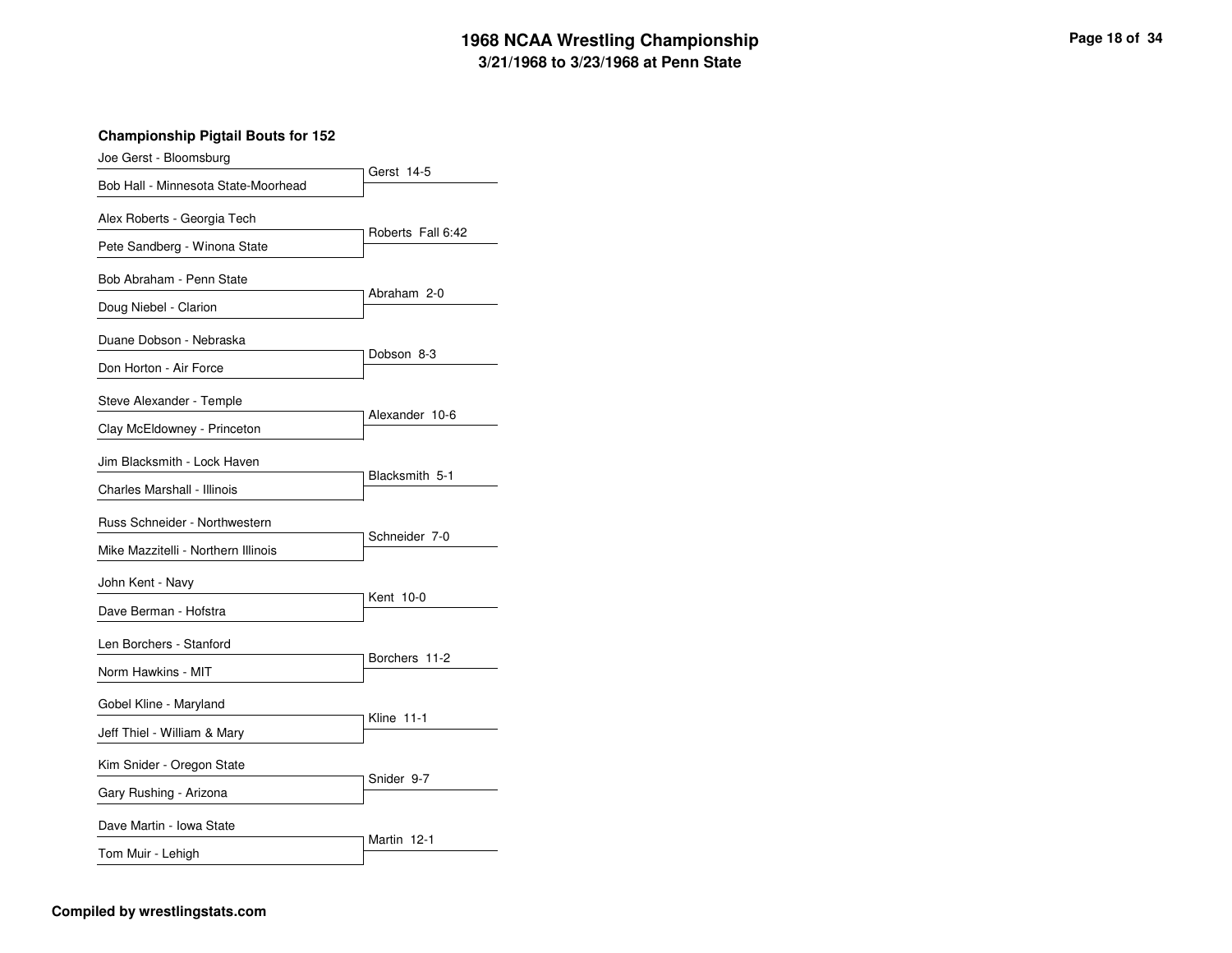#### **Championship Pigtail Bouts for 152**

Shepherd 7-0Charles Shepherd - UtahRon Ouellet - Michigan StateFinch 5-1John Finch - Cal Poly-SLODave Nerothin - Gustavus Adolphus**Consolation Pigtail Bouts for 152**Dave Berman - Hofstra

Berman 8-4Tom Hochfelder - Ithaca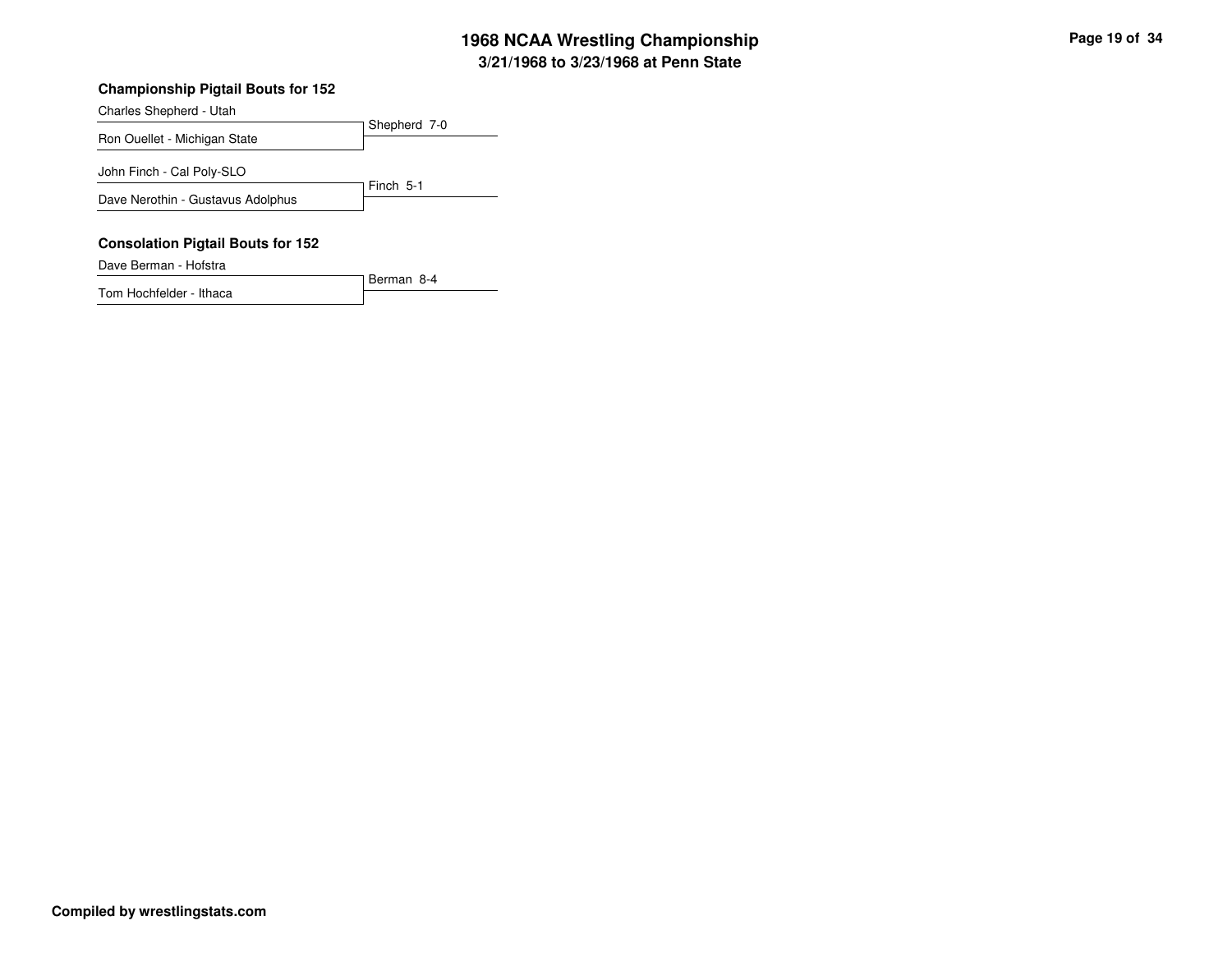| Jack Bentz, Lehigh                   |                     |                    |                   |                  |
|--------------------------------------|---------------------|--------------------|-------------------|------------------|
| George Hicks, North Carolina State   | Jack Bentz 5-3      | Jerry Stone 9-3    |                   |                  |
| Jerry Stone, Oklahoma State [5]      | Jerry Stone 10-4    |                    |                   | 160 Weight Class |
| Jim Hodge, Washington                |                     |                    |                   |                  |
| Richard Davis, UCLA                  |                     |                    | Jim Alexander 4-0 |                  |
| Bob Devore, East Stroudsburg         | Bob Devore 6-4      |                    |                   |                  |
| Bob Christianson, Navy               |                     | Jim Alexander 8-2  |                   |                  |
| Jim Alexander, Northern Colorado [4] | Jim Alexander 8-3   |                    |                   |                  |
| Bill Osborn, Brigham Young           |                     |                    |                   | Cleo McGlory 7-2 |
| Fred Stehman, Michigan               | Fred Stehman 9-5    |                    |                   |                  |
| Joe Wiendl, Wilkes                   |                     | Joe Wiendl 12-9    |                   |                  |
| Joel Haan, Maryland                  | Joe Wiendl 4-1      |                    |                   |                  |
| Luther Blair, Virginia Tech          |                     |                    | Cleo McGlory 21-4 |                  |
| Don Ekleberry, Toledo                | Don Ekleberry 5-3   |                    |                   |                  |
| Bob Hobson, William & Mary           |                     | Cleo McGlory 11-2  |                   |                  |
| Cleo McGlory, Oklahoma [1]           | Cleo McGlory 10-4   |                    |                   |                  |
| Matt Kline, Penn State [2]           |                     |                    |                   | Reg Wicks 7-5    |
| Dave Sherman, SUNY-Cortland          | Matt Kline 4-1      |                    |                   |                  |
| Pat Karslake, Michigan State         |                     | Matt Kline 6-3     |                   |                  |
| Ray Wicks, Winona State              | Ray Wicks 4-4, 4-3  |                    |                   |                  |
| Robin Stebbins, Wesleyan             |                     |                    | Matt Kline 6-2    |                  |
| Jerry Chaplin, Oregon State          | Jerry Chaplin 6-0   |                    |                   |                  |
| Gary Richards, Kansas State          |                     | Jerry Chaplin 11-0 |                   |                  |
| Jack Klingaman, Lock Haven           | Jack Klingaman 9-3  |                    |                   |                  |
| Reg Wicks, Iowa State [6]            |                     |                    |                   | Reg Wicks 3-2    |
| Dick Willoughby, MIT                 | Reg Wicks Fall 1:41 |                    |                   |                  |
| Ken Biles, West Chester              |                     | Reg Wicks 6-1      |                   |                  |
| Otto Zeman, Northwestern             | Otto Zeman 10-3     |                    |                   |                  |
| John Helter, Shippensburg            |                     |                    | Reg Wicks 7-1     |                  |
| Rich Mihal, Iowa [3]                 | Rich Mihal 13-0     |                    |                   |                  |
| Neal Skaar, Luther                   |                     |                    |                   |                  |
|                                      |                     | Dan Thurlow 4-3    |                   |                  |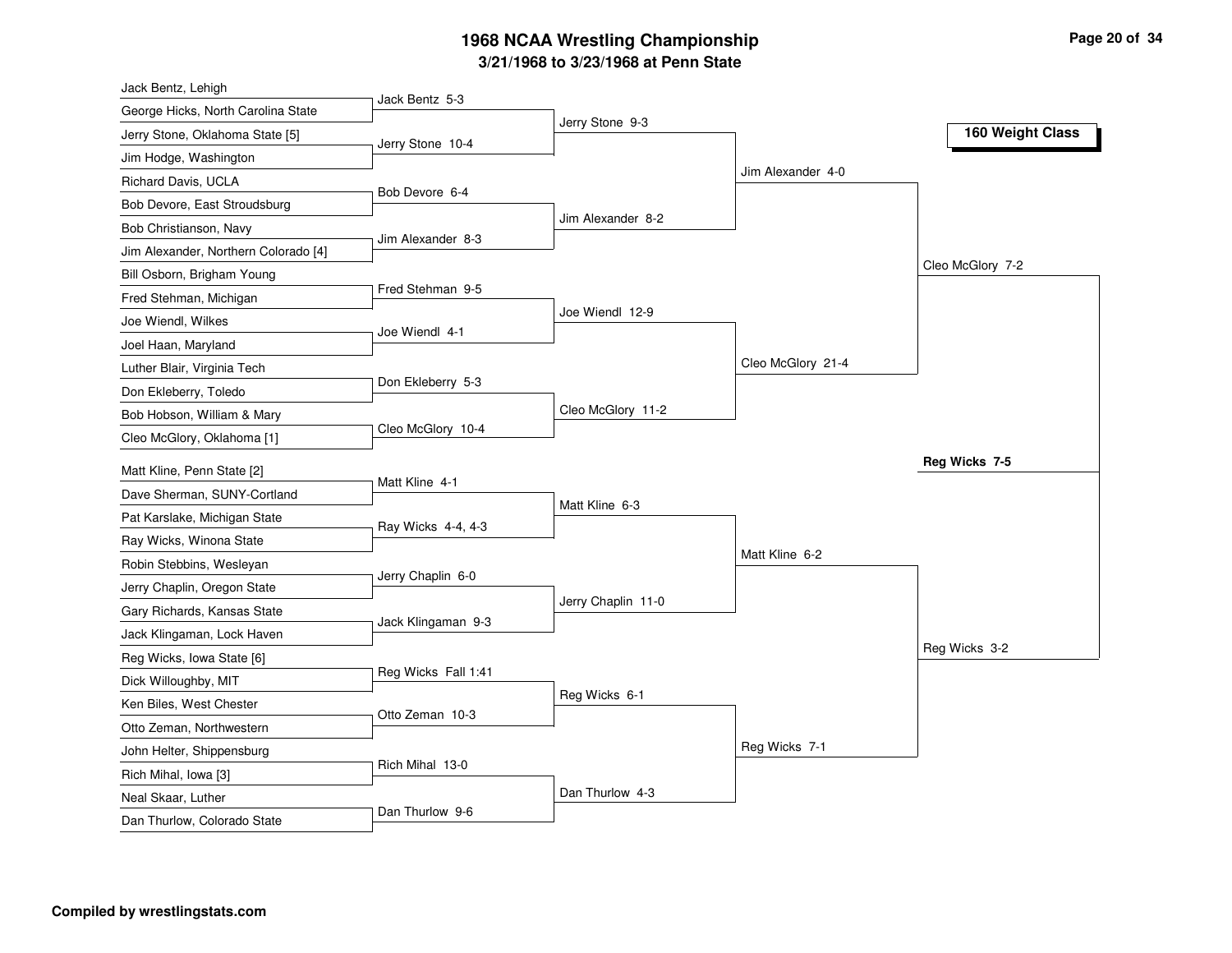|                     |                         |                                                    | <b>160 Consolation Bracket</b> |
|---------------------|-------------------------|----------------------------------------------------|--------------------------------|
| Nardotti, Army      |                         |                                                    |                                |
|                     | Nardotti 3-1            |                                                    |                                |
| Ekleberry, Toledo   |                         | Nardotti 1-1, 3-2                                  |                                |
|                     | Wiendl, Wilkes          |                                                    | Alexander Fall 4:52            |
|                     |                         | Alexander, Northern Colorado                       |                                |
| Willoughby, MIT     |                         |                                                    |                                |
|                     | Zeman Fall 1:42         |                                                    |                                |
| Zeman, Northwestern |                         | Zeman 5-1                                          |                                |
|                     | Thurlow, Colorado State |                                                    | Kline 5-2                      |
|                     |                         | Kline, Penn State                                  |                                |
|                     |                         |                                                    |                                |
|                     |                         | Third Place: Jim Alexander, Northern Colorado 11-8 |                                |
|                     |                         | Fourth Place: Matt Kline, Penn State               |                                |
|                     |                         | Fifth Place: Otto Zeman, Northwestern 6-5          |                                |
|                     |                         | Sixth Place: Mike Nardotti, Army                   |                                |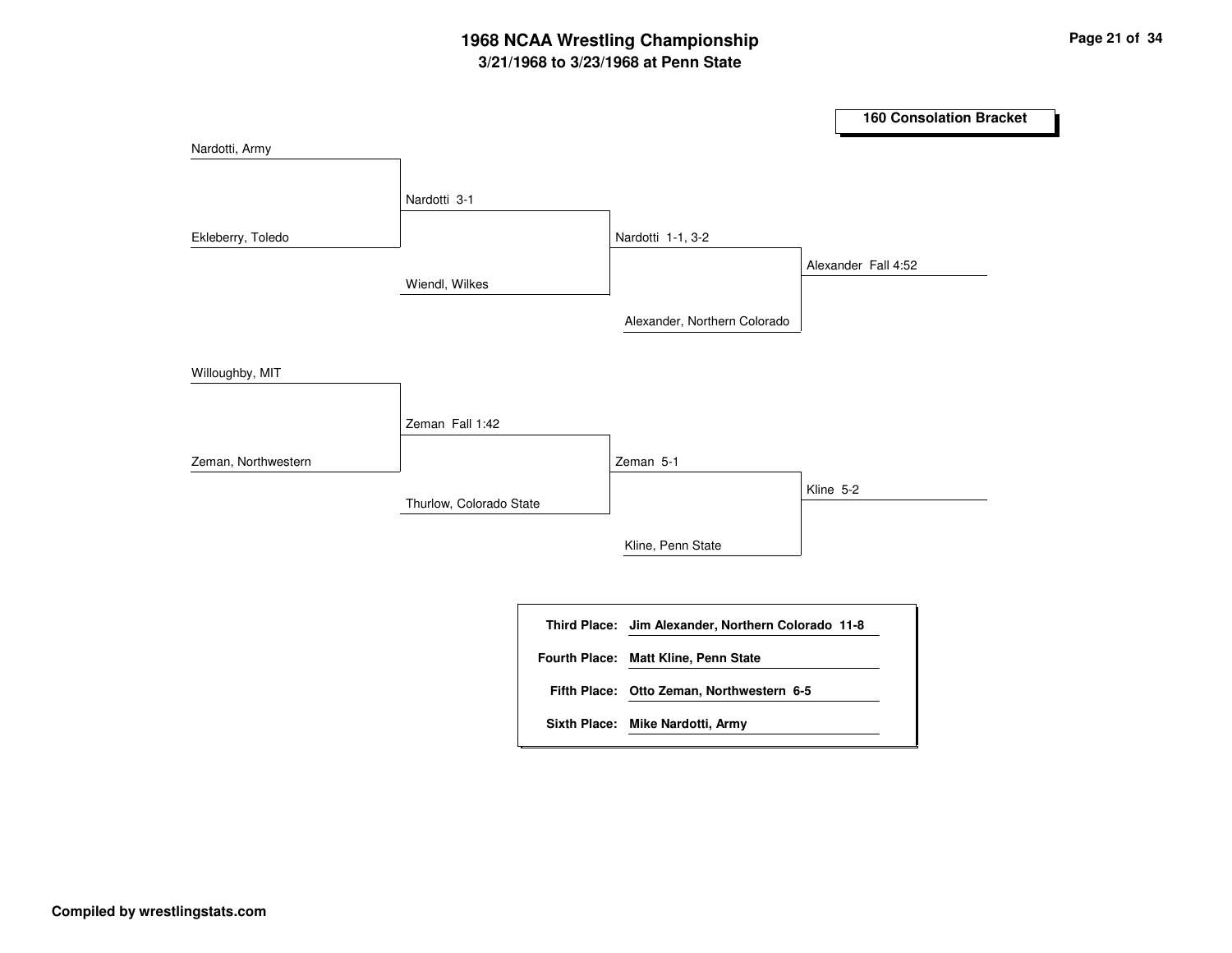### **Championship Pigtail Bouts for 160**

Cleo McGlory - Oklahoma

McGlory 6-4Mike Nardotti - Army

Nardotti 5-3

### **Consolation Pigtail Bouts for 160**

Mike Nardotti - Army

Bob Hobson - William & Mary

**Compiled by wrestlingstats.com**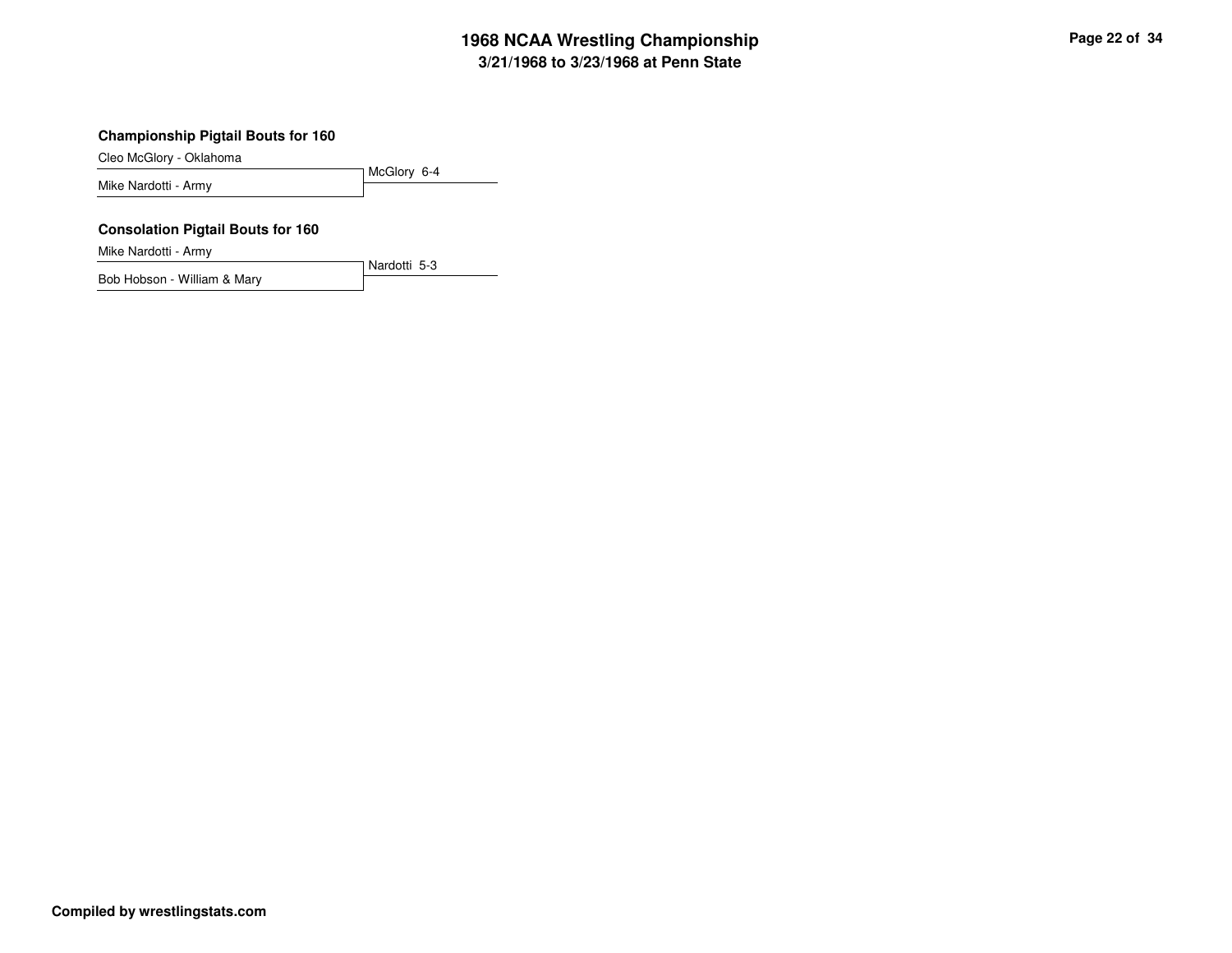| Tom McEwan Fall 6:15<br>Gary Hebenstreit, Air Force<br>Seth Norton 10-8<br>Al Nicusanti, Lehigh<br>Seth Norton 7-3<br>Seth Norton, Northwestern<br>John McNitt, South Dakota State<br>Jason Smith 6-2<br>Jason Smith, Iowa State [4]<br>Jason Smith 8-3<br>Jim Vandehey, Oregon State<br>Jim Vandehey Med FFT<br>Bob Rust, Syracuse<br>Ben Harry, North Carolina State<br>Pete Cornell Fall 7:22<br>Pete Cornell, Michigan<br>Pete Cornell 9-1<br>Bill Elder, East Stroudsburg<br>Gene Denisar 7-6<br>Gene Denisar, Indiana<br>Mike Gallego, Fresno State [1]<br>Mike Gallego Fall 4:47<br>Barry Ritchey, Shippensburg<br>Mike Gallego 7-2<br>Don Ryland, Minnesota State-Mankato<br>Steve Roshek 18-4<br>Steve Roshek, Utah<br>Dick Heinzelman, Wisconsin<br>Dick Heinzelman Fall 3:24<br>Dale French, Northern Colorado<br>Lamoin Merkley Fall 5:24<br>Rod Ott, Michigan State<br>Lamoin Merkley 6-1<br>Lamoin Merkley, Central Washington [2]<br>Bob McDaniel, Oklahoma<br>Bob McDaniel 17-2 | Jason Smith 7-1<br>Mike Gallego Fall 4:59 | 167 Weight Class<br>Mike Gallego 3-2 |
|-------------------------------------------------------------------------------------------------------------------------------------------------------------------------------------------------------------------------------------------------------------------------------------------------------------------------------------------------------------------------------------------------------------------------------------------------------------------------------------------------------------------------------------------------------------------------------------------------------------------------------------------------------------------------------------------------------------------------------------------------------------------------------------------------------------------------------------------------------------------------------------------------------------------------------------------------------------------------------------------------|-------------------------------------------|--------------------------------------|
|                                                                                                                                                                                                                                                                                                                                                                                                                                                                                                                                                                                                                                                                                                                                                                                                                                                                                                                                                                                                 |                                           |                                      |
|                                                                                                                                                                                                                                                                                                                                                                                                                                                                                                                                                                                                                                                                                                                                                                                                                                                                                                                                                                                                 |                                           |                                      |
|                                                                                                                                                                                                                                                                                                                                                                                                                                                                                                                                                                                                                                                                                                                                                                                                                                                                                                                                                                                                 |                                           |                                      |
|                                                                                                                                                                                                                                                                                                                                                                                                                                                                                                                                                                                                                                                                                                                                                                                                                                                                                                                                                                                                 |                                           |                                      |
|                                                                                                                                                                                                                                                                                                                                                                                                                                                                                                                                                                                                                                                                                                                                                                                                                                                                                                                                                                                                 |                                           |                                      |
|                                                                                                                                                                                                                                                                                                                                                                                                                                                                                                                                                                                                                                                                                                                                                                                                                                                                                                                                                                                                 |                                           |                                      |
|                                                                                                                                                                                                                                                                                                                                                                                                                                                                                                                                                                                                                                                                                                                                                                                                                                                                                                                                                                                                 |                                           |                                      |
|                                                                                                                                                                                                                                                                                                                                                                                                                                                                                                                                                                                                                                                                                                                                                                                                                                                                                                                                                                                                 |                                           |                                      |
|                                                                                                                                                                                                                                                                                                                                                                                                                                                                                                                                                                                                                                                                                                                                                                                                                                                                                                                                                                                                 |                                           |                                      |
|                                                                                                                                                                                                                                                                                                                                                                                                                                                                                                                                                                                                                                                                                                                                                                                                                                                                                                                                                                                                 |                                           |                                      |
|                                                                                                                                                                                                                                                                                                                                                                                                                                                                                                                                                                                                                                                                                                                                                                                                                                                                                                                                                                                                 |                                           |                                      |
|                                                                                                                                                                                                                                                                                                                                                                                                                                                                                                                                                                                                                                                                                                                                                                                                                                                                                                                                                                                                 |                                           |                                      |
|                                                                                                                                                                                                                                                                                                                                                                                                                                                                                                                                                                                                                                                                                                                                                                                                                                                                                                                                                                                                 |                                           |                                      |
|                                                                                                                                                                                                                                                                                                                                                                                                                                                                                                                                                                                                                                                                                                                                                                                                                                                                                                                                                                                                 |                                           |                                      |
|                                                                                                                                                                                                                                                                                                                                                                                                                                                                                                                                                                                                                                                                                                                                                                                                                                                                                                                                                                                                 |                                           |                                      |
|                                                                                                                                                                                                                                                                                                                                                                                                                                                                                                                                                                                                                                                                                                                                                                                                                                                                                                                                                                                                 |                                           | Mike Gallego 4-2                     |
|                                                                                                                                                                                                                                                                                                                                                                                                                                                                                                                                                                                                                                                                                                                                                                                                                                                                                                                                                                                                 |                                           |                                      |
|                                                                                                                                                                                                                                                                                                                                                                                                                                                                                                                                                                                                                                                                                                                                                                                                                                                                                                                                                                                                 |                                           |                                      |
|                                                                                                                                                                                                                                                                                                                                                                                                                                                                                                                                                                                                                                                                                                                                                                                                                                                                                                                                                                                                 |                                           |                                      |
|                                                                                                                                                                                                                                                                                                                                                                                                                                                                                                                                                                                                                                                                                                                                                                                                                                                                                                                                                                                                 | Lamoin Merkley 5-0                        |                                      |
| George Ross, Bowling Green                                                                                                                                                                                                                                                                                                                                                                                                                                                                                                                                                                                                                                                                                                                                                                                                                                                                                                                                                                      |                                           |                                      |
| Bob McDaniel 8-1<br>Ben Cooper, SIU-Carbondale                                                                                                                                                                                                                                                                                                                                                                                                                                                                                                                                                                                                                                                                                                                                                                                                                                                                                                                                                  |                                           |                                      |
| Ben Cooper 11-0<br>Joe O'Donnell, Tennessee                                                                                                                                                                                                                                                                                                                                                                                                                                                                                                                                                                                                                                                                                                                                                                                                                                                                                                                                                     |                                           |                                      |
| Russ Sill, Iowa [6]                                                                                                                                                                                                                                                                                                                                                                                                                                                                                                                                                                                                                                                                                                                                                                                                                                                                                                                                                                             |                                           | Lamoin Merkley 4-2                   |
| Russ Sill 7-2<br>John Woods, Cal Poly-SLO                                                                                                                                                                                                                                                                                                                                                                                                                                                                                                                                                                                                                                                                                                                                                                                                                                                                                                                                                       |                                           |                                      |
| Ray Wallace Fall 6:04<br>Ray Wallace, Washington                                                                                                                                                                                                                                                                                                                                                                                                                                                                                                                                                                                                                                                                                                                                                                                                                                                                                                                                                |                                           |                                      |
| Ray Wallace 10-2<br>Walt Price, MIT                                                                                                                                                                                                                                                                                                                                                                                                                                                                                                                                                                                                                                                                                                                                                                                                                                                                                                                                                             |                                           |                                      |
| John Dinger, Army                                                                                                                                                                                                                                                                                                                                                                                                                                                                                                                                                                                                                                                                                                                                                                                                                                                                                                                                                                               | Bob Drebenstedt 5-5, 6-1                  |                                      |
| Bob Ahrens 8-3<br>Bob Ahrens, Navy                                                                                                                                                                                                                                                                                                                                                                                                                                                                                                                                                                                                                                                                                                                                                                                                                                                                                                                                                              |                                           |                                      |
| Bob Drebenstedt 5-2<br>Don Apodoca, Adams State                                                                                                                                                                                                                                                                                                                                                                                                                                                                                                                                                                                                                                                                                                                                                                                                                                                                                                                                                 |                                           |                                      |
| Bob Drebenstedt 8-6<br>Bob Drebenstedt, Oklahoma State [3]                                                                                                                                                                                                                                                                                                                                                                                                                                                                                                                                                                                                                                                                                                                                                                                                                                                                                                                                      |                                           |                                      |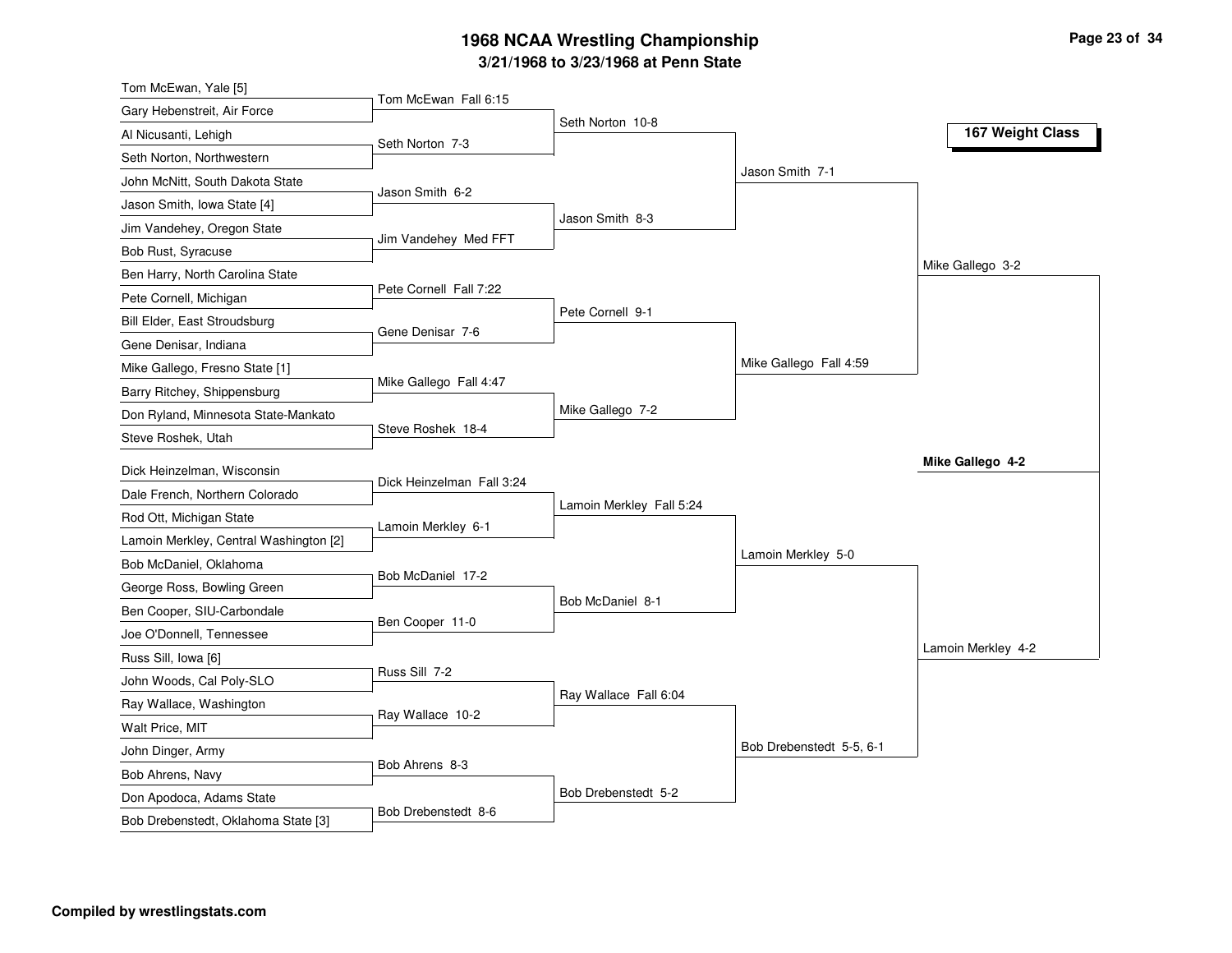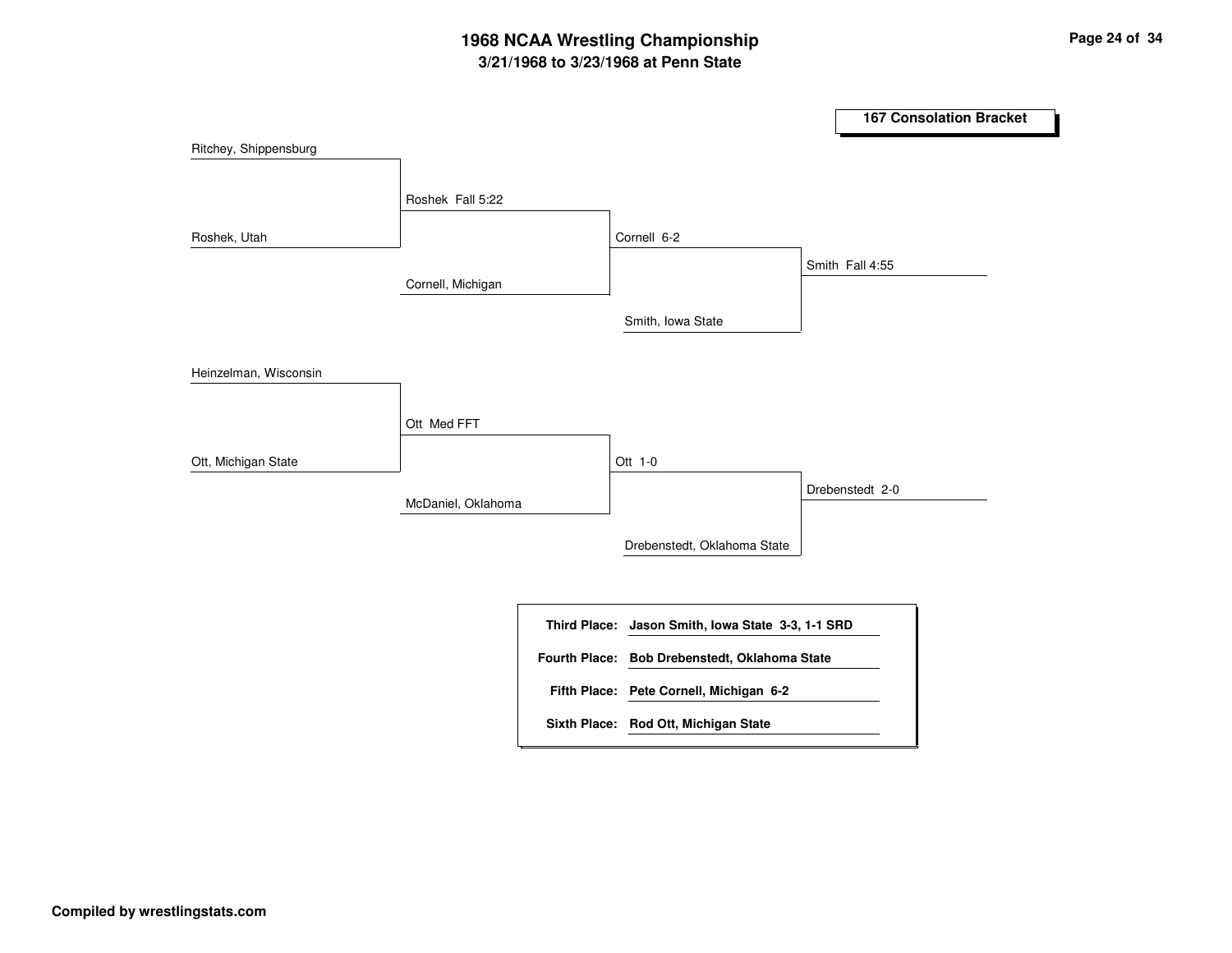### **Championship Pigtail Bouts for 167**

Don Apodoca - Adams State

| $50.77$ $1000000$            | Apodoca 9-0       |
|------------------------------|-------------------|
| Rick Ortega - New Mexico     |                   |
| Dick Heinzelman - Wisconsin  |                   |
| Scott Curzi - William & Mary | Heinzelman 14-6   |
| Gene Denisar - Indiana       | Denisar Fall 3:38 |
| Bob Funk - Penn State        |                   |
| <b>Bob Rust - Syracuse</b>   |                   |
| Santo Ricotta - Clarion      | <b>Rust 5-4</b>   |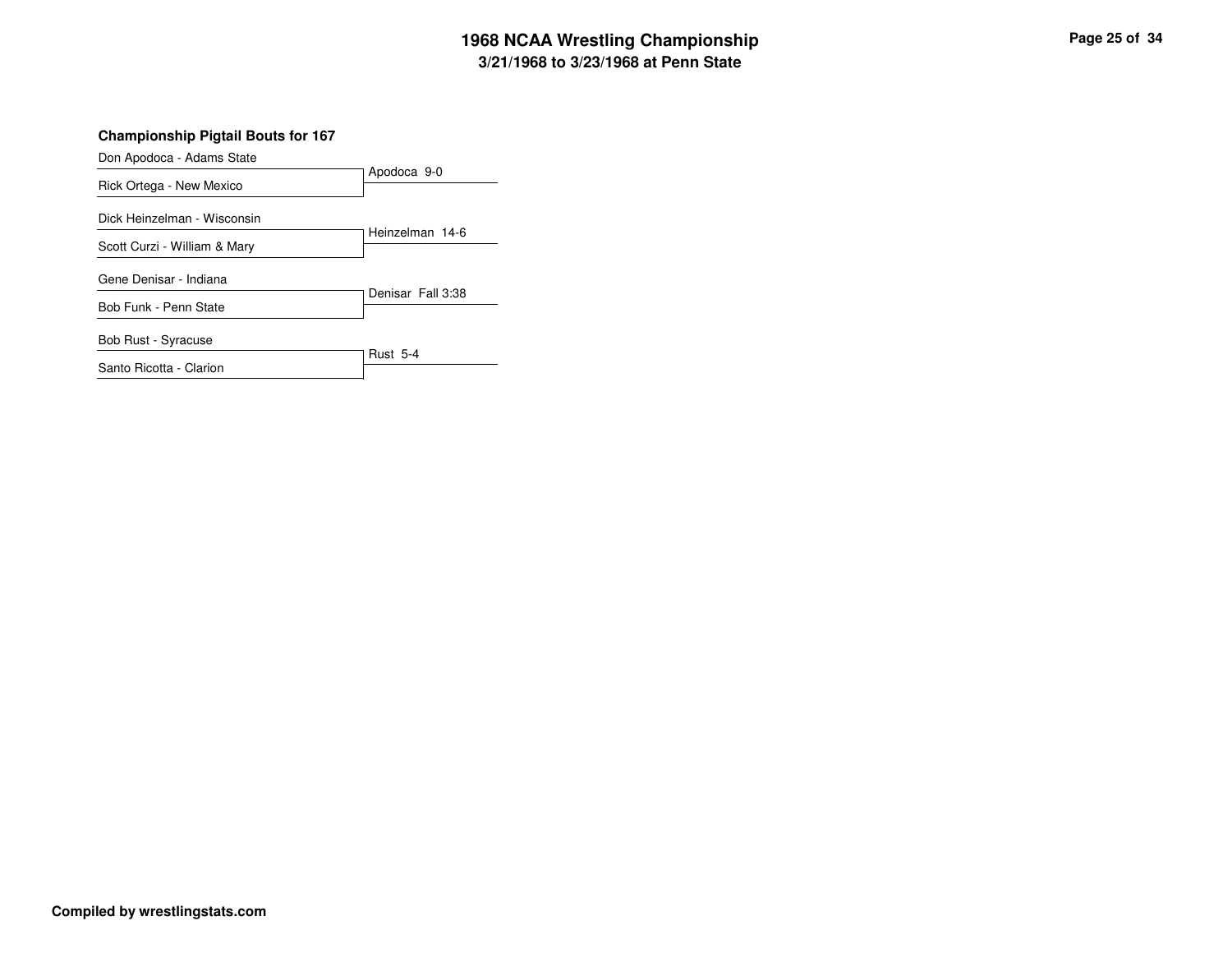| Ben Welch, Navy                           |                           |                      |                        |                    |
|-------------------------------------------|---------------------------|----------------------|------------------------|--------------------|
| Charles Locke, Washington                 | Ben Welch 7-1             |                      |                        |                    |
| Walt Podgurski, Miami Ohio                | Bob Justice 10-3          | Bob Justice 13-3     |                        | 177 Weight Class   |
| Bob Justice, Colorado [4]                 |                           |                      |                        |                    |
| Jim Harter, Army [5]                      |                           |                      | Bob Justice 7-6        |                    |
| Marc Beem, Princeton                      | Jim Harter 7-3            |                      |                        |                    |
| Kerry Keith, Davidson                     |                           | Jim Harter 13-3      |                        |                    |
| Phil Liller, Penn State                   | Kerry Keith Fall 1:43     |                      |                        |                    |
| Dave Labosky, Pennsylvania                |                           |                      |                        | Bob Justice 4-0    |
| Jim Morthaler, Coast Guard                | Dave Labosky 4-0          |                      |                        |                    |
| Tom Blankenship, Indiana                  | Al Bulow 6-1              | Al Bulow 8-4         |                        |                    |
| Al Bulow, SIU-Carbondale                  |                           |                      |                        |                    |
| Fred Fozzard, Oklahoma State [1]          |                           |                      | Fred Fozzard Fall 5:35 |                    |
| Tom Kruse, Ohio State                     | Fred Fozzard 9-0          |                      |                        |                    |
| Paul Allen, Pittsburgh                    |                           | Fred Fozzard 11-2    |                        |                    |
| Verlyn Strellner, Iowa                    | Verlyn Strellner 10-3     |                      |                        |                    |
| Dick Thompson, Arizona State              |                           |                      |                        | Bob Justice 4-2    |
| Joe Green, Bowling Green                  | Joe Green 11-6            |                      |                        |                    |
| Charles Shivers, Oklahoma                 |                           | Charles Shivers 13-4 |                        |                    |
| Dave Jones, Bloomsburg                    | Charles Shivers Fall 5:52 |                      |                        |                    |
| Rich Whittington, UCLA                    |                           |                      | Charles Shivers 5-4    |                    |
| Mike Bradley, Michigan State [2]          | Mike Bradley 2-2, 1-1 RD  |                      |                        |                    |
| Ken Bos, Cal Poly-SLO                     |                           | Mike Bradley 14-10   |                        |                    |
| Harry Gaylor, Nebraska                    | Ken Bos DFT 4:36          |                      |                        |                    |
| Harry Surplus, Washington State           |                           |                      |                        | Larry Amundson 5-0 |
| Roy Resavage, Temple                      | Harry Surplus Fall 6:48   |                      |                        |                    |
| Dick Minekime, Cornell [3]                |                           | Dick Minekime 10-8   |                        |                    |
| Fred Priester, North Carolina             | Dick Minekime 10-3        |                      |                        |                    |
| Bill Pauss, Northwestern                  |                           |                      | Larry Amundson 11-2    |                    |
| Larry Amundson, Minnesota State-Mankato [ | Larry Amundson 5-0        |                      |                        |                    |
| Alan Detwiler, East Stroudsburg           |                           | Larry Amundson 9-4   |                        |                    |
| Bob Carlson, Utah State                   | Alan Detwiler 2-1         |                      |                        |                    |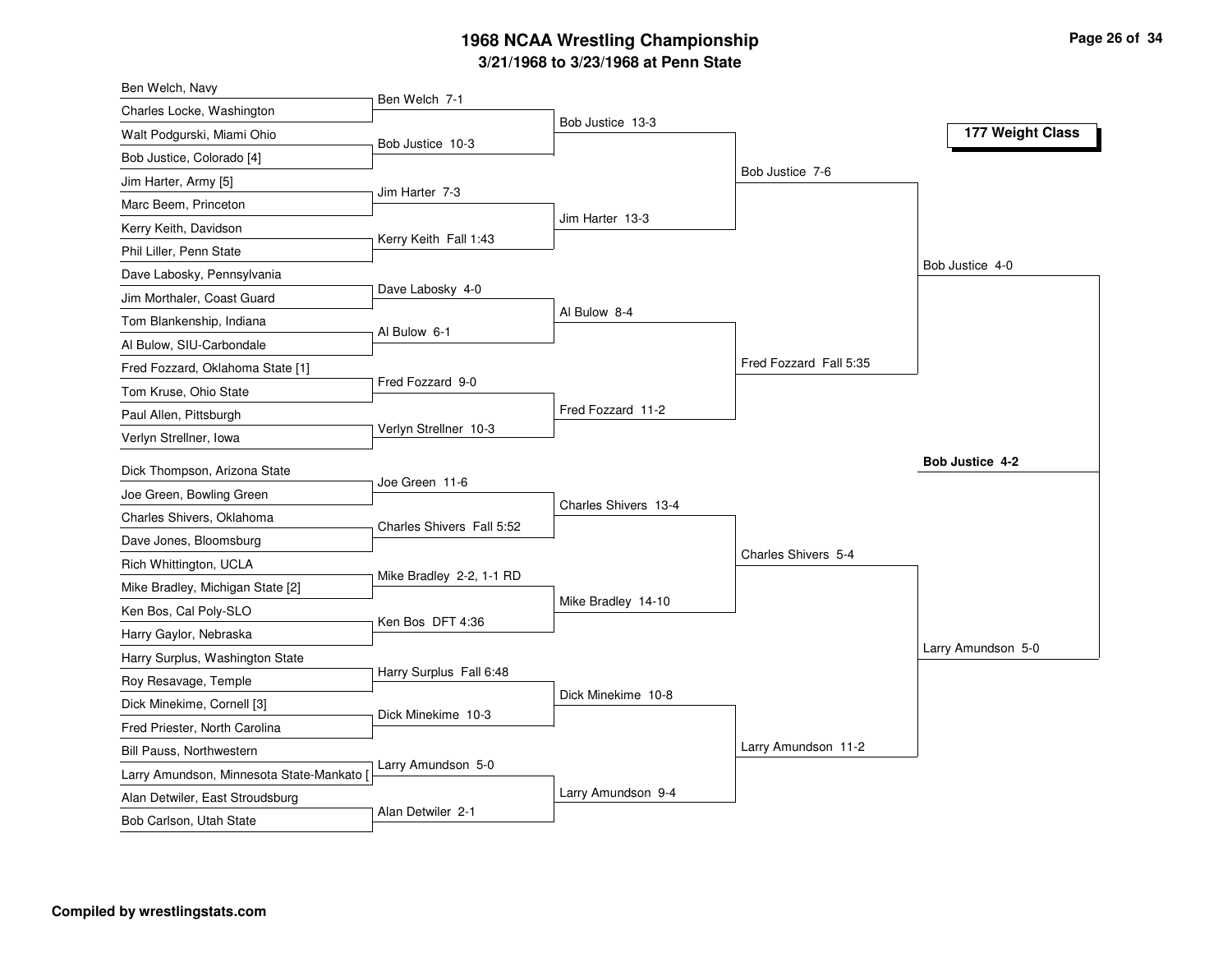|                            |                   |                                                     | <b>177 Consolation Bracket</b> |
|----------------------------|-------------------|-----------------------------------------------------|--------------------------------|
| Podgurski, Miami Ohio      |                   |                                                     |                                |
|                            | Podgurski 8-3     |                                                     |                                |
| Welch, Navy                |                   | Podgurski 6-5                                       |                                |
|                            | Harter, Army      |                                                     | Fozzard Fall 3:26              |
|                            |                   | Fozzard, Oklahoma State                             |                                |
| Detwiler, East Stroudsburg |                   |                                                     |                                |
|                            | Pauss 3-1         |                                                     |                                |
| Pauss, Northwestern        |                   | Minekime 5-1                                        |                                |
|                            | Minekime, Cornell |                                                     | Shivers 7-4                    |
|                            |                   | Shivers, Oklahoma                                   |                                |
|                            |                   |                                                     |                                |
|                            |                   | Third Place: Fred Fozzard, Oklahoma State Fall 4:50 |                                |
|                            |                   | Fourth Place: Charles Shivers, Oklahoma             |                                |
|                            |                   | Fifth Place: Dick Minekime, Cornell Med FFT         |                                |
|                            |                   | Sixth Place: Walt Podgurski, Miami Ohio             |                                |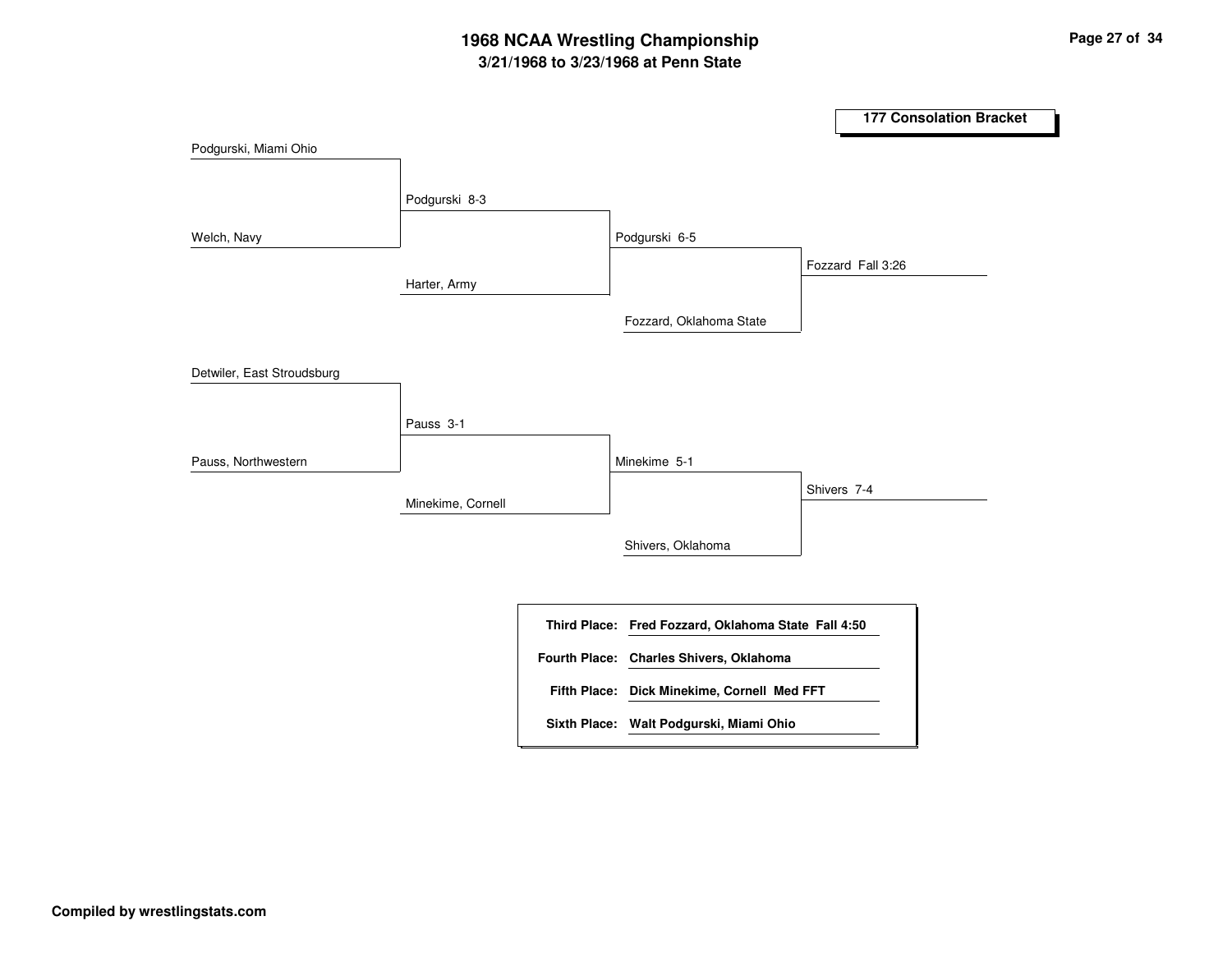### **Championship Pigtail Bouts for 177**

Dick Thompson - Arizona State

Thompson 8-3Lee Castner - Syracuse

Verlyn Strellner - Iowa

Strellner 5-4Bill Waterman - Michigan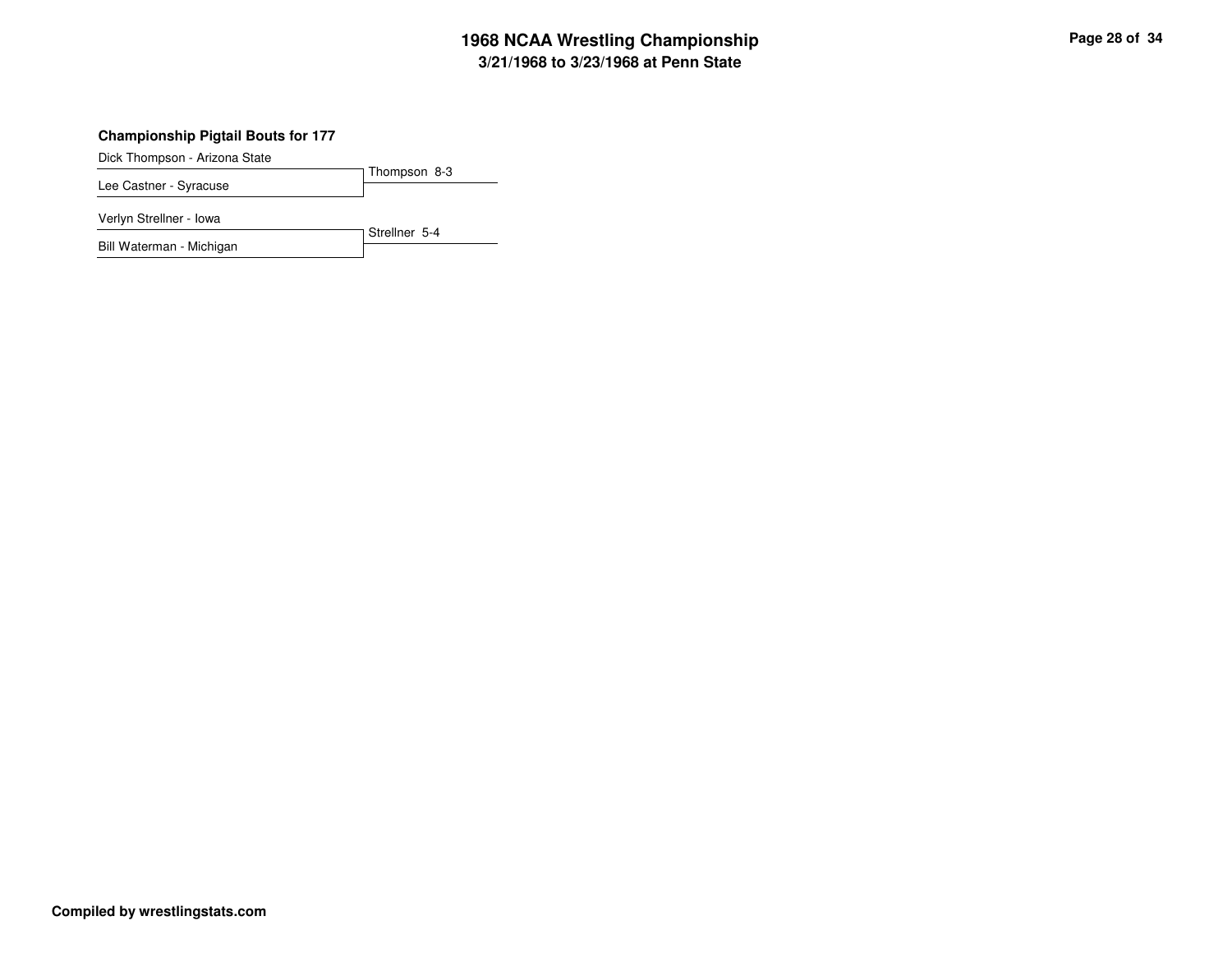| Tom Kline 2-2, 1-1 RD<br>Tom Kline, Cal Poly-SLO [5]<br>Tom Kline 4-0<br>Herman Pettigrew, Ashland<br>Herman Pettigrew 9-5<br>John Salisbury, California-Berkeley<br>Tom Kline 4-1<br>John Wagoner, Shippensburg<br>John Schneider Fall 1:54<br>John Schneider, Michigan State<br>John Schneider 7-3<br>Julian McPhillips, Princeton<br>Jim Duschen 5-1<br>Jim Duschen, Iowa State [4]<br>Tom Kline 2-1<br>Rich Lorenzo, Penn State [1]<br>Rich Lorenzo 10-2<br>Russ Hellickson, Wisconsin<br>Rich Lorenzo Fall 5:03<br>Aaron Malinsky, Franklin & Marshall<br>Peter Naff 7-0<br>Peter Naff, Oklahoma State<br>Rich Lorenzo 4-0<br>Gene Detwiler, Colgate<br>Gene Detwiler 12-2 | Terry Faulk, Miami Ohio |  |                  |
|---------------------------------------------------------------------------------------------------------------------------------------------------------------------------------------------------------------------------------------------------------------------------------------------------------------------------------------------------------------------------------------------------------------------------------------------------------------------------------------------------------------------------------------------------------------------------------------------------------------------------------------------------------------------------------|-------------------------|--|------------------|
|                                                                                                                                                                                                                                                                                                                                                                                                                                                                                                                                                                                                                                                                                 |                         |  |                  |
|                                                                                                                                                                                                                                                                                                                                                                                                                                                                                                                                                                                                                                                                                 |                         |  | 191 Weight Class |
|                                                                                                                                                                                                                                                                                                                                                                                                                                                                                                                                                                                                                                                                                 |                         |  |                  |
|                                                                                                                                                                                                                                                                                                                                                                                                                                                                                                                                                                                                                                                                                 |                         |  |                  |
|                                                                                                                                                                                                                                                                                                                                                                                                                                                                                                                                                                                                                                                                                 |                         |  |                  |
|                                                                                                                                                                                                                                                                                                                                                                                                                                                                                                                                                                                                                                                                                 |                         |  |                  |
|                                                                                                                                                                                                                                                                                                                                                                                                                                                                                                                                                                                                                                                                                 |                         |  |                  |
|                                                                                                                                                                                                                                                                                                                                                                                                                                                                                                                                                                                                                                                                                 |                         |  |                  |
|                                                                                                                                                                                                                                                                                                                                                                                                                                                                                                                                                                                                                                                                                 |                         |  |                  |
|                                                                                                                                                                                                                                                                                                                                                                                                                                                                                                                                                                                                                                                                                 |                         |  |                  |
|                                                                                                                                                                                                                                                                                                                                                                                                                                                                                                                                                                                                                                                                                 |                         |  |                  |
|                                                                                                                                                                                                                                                                                                                                                                                                                                                                                                                                                                                                                                                                                 |                         |  |                  |
|                                                                                                                                                                                                                                                                                                                                                                                                                                                                                                                                                                                                                                                                                 | Dan Kraft, Northwestern |  |                  |
| Gene Detwiler 6-2<br>Terry Hoover, Pittsburgh                                                                                                                                                                                                                                                                                                                                                                                                                                                                                                                                                                                                                                   |                         |  |                  |
| Terry Hoover 5-3<br>Bill Henderson, Minnesota State-Moorhead                                                                                                                                                                                                                                                                                                                                                                                                                                                                                                                                                                                                                    |                         |  |                  |
| Nick Carollo 3-3, 3-1<br>Nick Carollo, Adams State [2]                                                                                                                                                                                                                                                                                                                                                                                                                                                                                                                                                                                                                          |                         |  |                  |
| Nick Carollo Fall 3:24<br>Bruce Landrey, Oklahoma                                                                                                                                                                                                                                                                                                                                                                                                                                                                                                                                                                                                                               |                         |  |                  |
| Nick Carollo 3-1<br>Charles Amato, North Carolina State                                                                                                                                                                                                                                                                                                                                                                                                                                                                                                                                                                                                                         |                         |  |                  |
| Gary Seymour 7-5<br>Gary Seymour, Arizona State                                                                                                                                                                                                                                                                                                                                                                                                                                                                                                                                                                                                                                 |                         |  |                  |
| Nick Carollo 3-2<br>Tim Wilmarth, Oregon                                                                                                                                                                                                                                                                                                                                                                                                                                                                                                                                                                                                                                        |                         |  |                  |
| Tim Wilmarth Fall 7:53<br>Chris Feder, C.W. Post                                                                                                                                                                                                                                                                                                                                                                                                                                                                                                                                                                                                                                |                         |  |                  |
| Tim Wilmarth 4-2<br>Jack Thrasher, Air Force                                                                                                                                                                                                                                                                                                                                                                                                                                                                                                                                                                                                                                    |                         |  |                  |
| Bob Metz 7-1<br>Bob Metz, Lock Haven                                                                                                                                                                                                                                                                                                                                                                                                                                                                                                                                                                                                                                            |                         |  |                  |
| Nick Carollo 3-3, 1-1 RD<br>Terry Crenshaw, Stanford [6]                                                                                                                                                                                                                                                                                                                                                                                                                                                                                                                                                                                                                        |                         |  |                  |
| Terry Crenshaw 6-3<br>Ron Moen, Winona State                                                                                                                                                                                                                                                                                                                                                                                                                                                                                                                                                                                                                                    |                         |  |                  |
| Terry Crenshaw Fall 4:31<br>John Newmeister, Iowa                                                                                                                                                                                                                                                                                                                                                                                                                                                                                                                                                                                                                               |                         |  |                  |
| Marc Baretz 4-2<br>Marc Baretz, Temple                                                                                                                                                                                                                                                                                                                                                                                                                                                                                                                                                                                                                                          |                         |  |                  |
| Gary Cook 8-0                                                                                                                                                                                                                                                                                                                                                                                                                                                                                                                                                                                                                                                                   |                         |  |                  |
| Gary Cook, East Stroudsburg [3]<br>Gary Cook 6-2                                                                                                                                                                                                                                                                                                                                                                                                                                                                                                                                                                                                                                |                         |  |                  |
| Terry Allen, Navy<br>Gary Cook 5-2<br>Gene Libal, Nebraska                                                                                                                                                                                                                                                                                                                                                                                                                                                                                                                                                                                                                      |                         |  |                  |
| Gene Libal Fall 7:11<br>Monty McDaniel, Indiana                                                                                                                                                                                                                                                                                                                                                                                                                                                                                                                                                                                                                                 |                         |  |                  |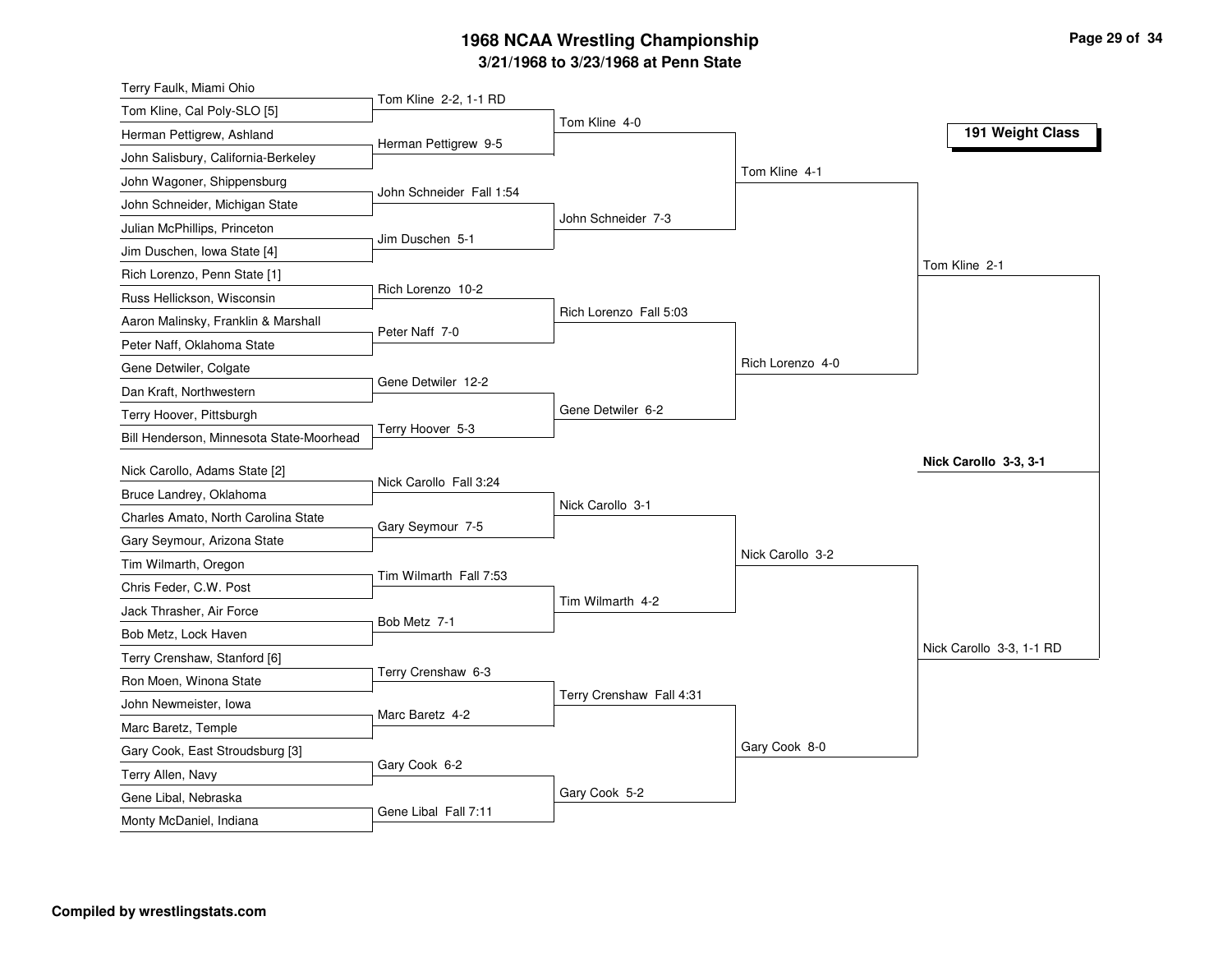|                        |                           |                                                 | <b>191 Consolation Bracket</b> |
|------------------------|---------------------------|-------------------------------------------------|--------------------------------|
| Faulk, Miami Ohio      |                           |                                                 |                                |
|                        | Pettigrew 10-8            |                                                 |                                |
| Pettigrew, Ashland     |                           | Schneider 10-4                                  |                                |
|                        | Schneider, Michigan State |                                                 | Lorenzo 13-3                   |
|                        |                           | Lorenzo, Penn State                             |                                |
| Landrey, Oklahoma      |                           |                                                 |                                |
|                        | Seymour 5-3               |                                                 |                                |
| Seymour, Arizona State |                           | Seymour Med FFT                                 |                                |
|                        | Wilmarth, Oregon          |                                                 | Cook 3-2                       |
|                        |                           | Cook, East Stroudsburg                          |                                |
|                        |                           |                                                 |                                |
|                        |                           | Third Place: Gary Cook, East Stroudsburg 8-3    |                                |
|                        |                           | Fourth Place: Rich Lorenzo, Penn State          |                                |
|                        |                           | Fifth Place: John Schneider, Michigan State 2-1 |                                |
|                        |                           | Sixth Place: Gary Seymour, Arizona State        |                                |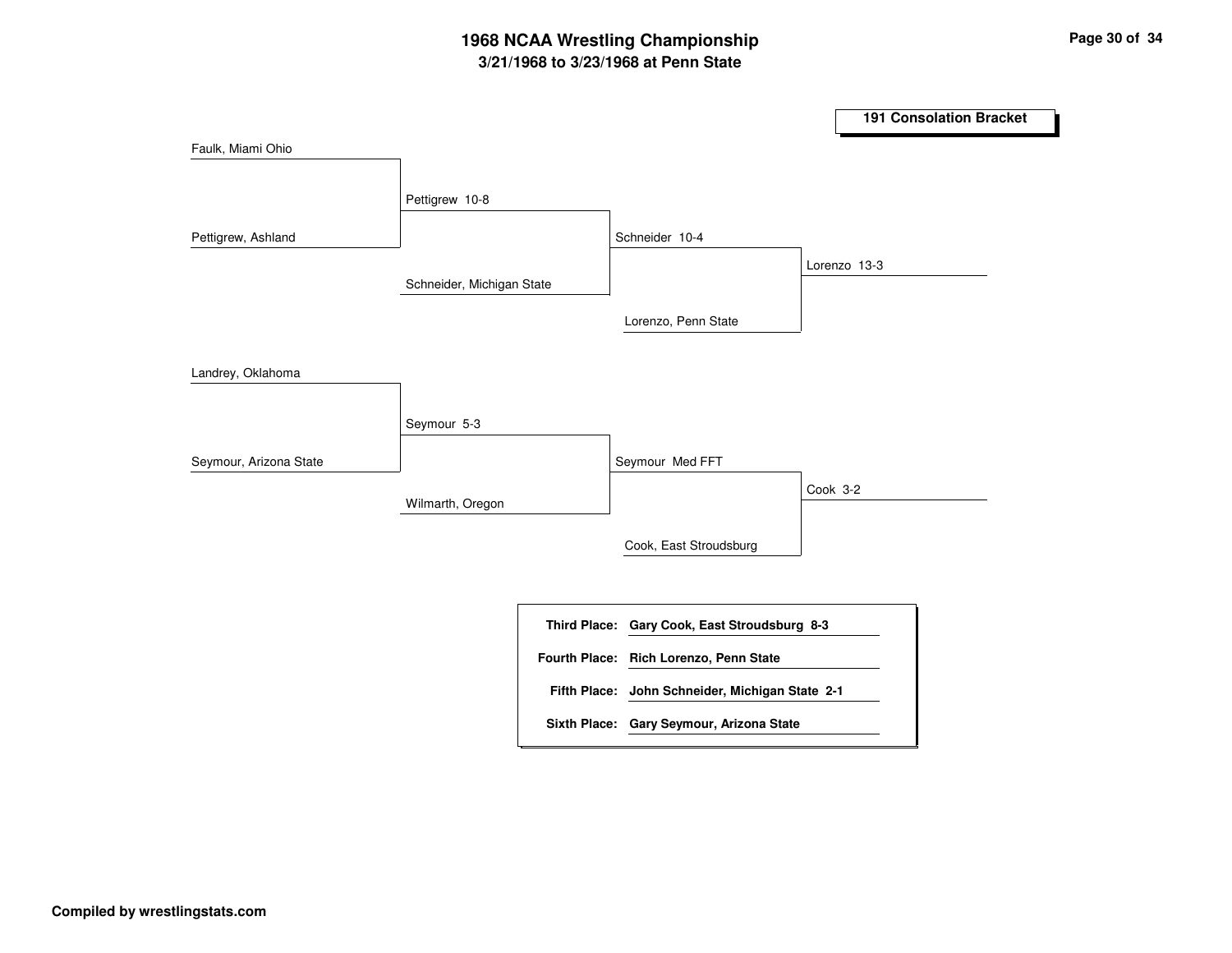**No Pigtails Bouts for 191 Weight Class**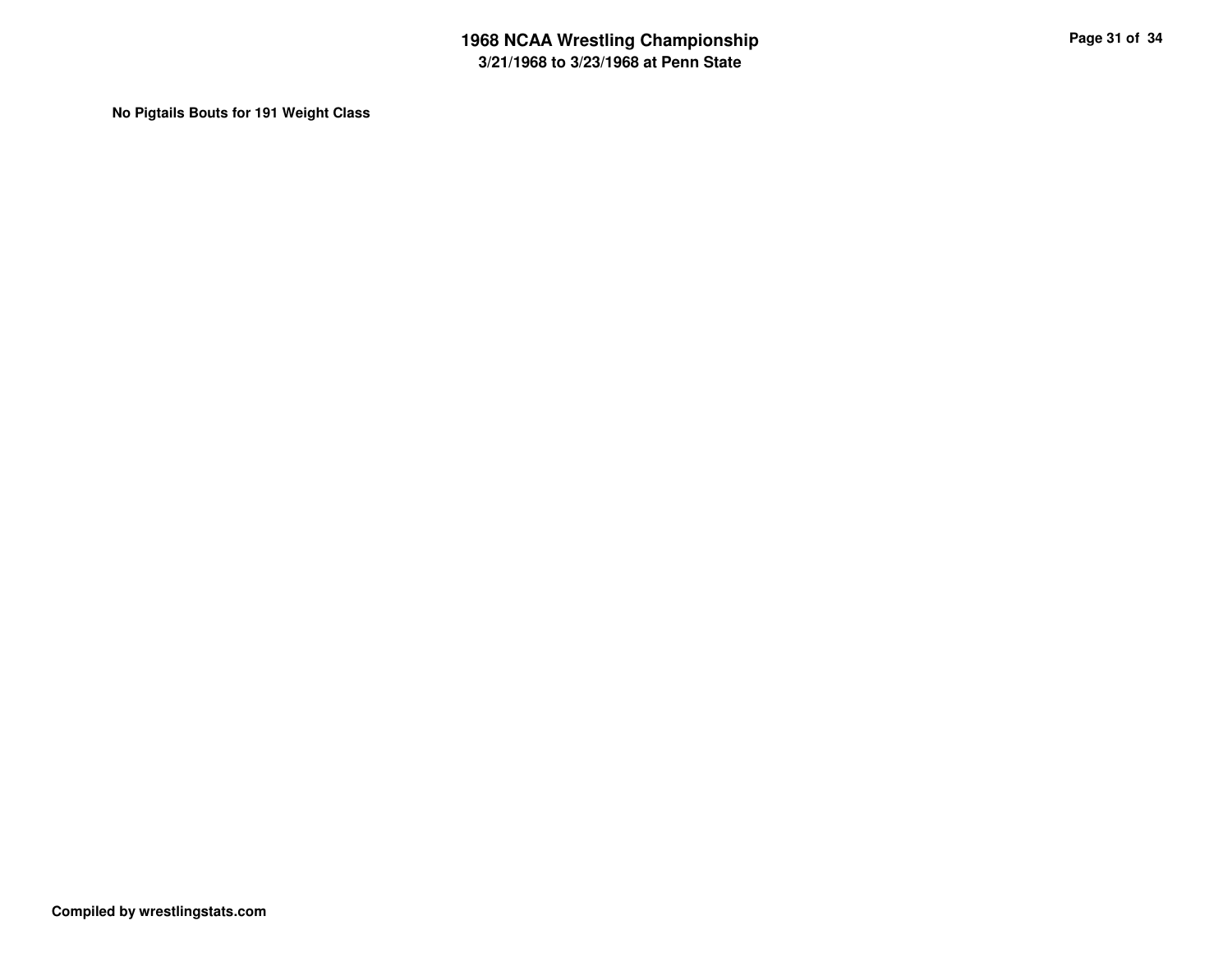| Mike Kelly, Indiana State                    |                        |                        |                       |                         |
|----------------------------------------------|------------------------|------------------------|-----------------------|-------------------------|
| Bye                                          | Mike Kelly             |                        |                       |                         |
| Tom Beeson, Western State [5]                | Tom Beeson 12-8        | Mike Kelly 17-1        |                       | <b>UNL Weight Class</b> |
| Bill Galler, Northwestern                    |                        |                        |                       |                         |
| Dick Seloover, SIU-Carbondale                |                        |                        | Fred Andree 10-2      |                         |
| Lowell Bryan, Davidson                       | Dick Seloover 13-0     |                        |                       |                         |
| Fred Andree, MIT                             |                        | Fred Andree 5-0        |                       |                         |
| Kent Osboe, Northern Iowa [4]                | Fred Andree 12-4       |                        |                       |                         |
| <b>Bye</b>                                   |                        |                        |                       | Jess Lewis Fall 2:45    |
| Al Borkowski, Northwest Missouri             | Al Borkowski           |                        |                       |                         |
| Tom Walter, Kent State                       | Tom Walter Fall 5:40   | Al Borkowski Fall 6:07 |                       |                         |
| Mark Kane, Navy                              |                        |                        |                       |                         |
| Jess Lewis, Oregon State [1]                 |                        |                        | Jess Lewis 13-0       |                         |
| Joe Kutniewski, Fairleigh Dickinson          | Jess Lewis Fall 1:04   |                        |                       |                         |
| Marty Weikart, Delaware                      |                        | Jess Lewis Fall 2:49   |                       |                         |
| Tom Kusleika, Adams State                    | Marty Weikart 1-1, 3-0 |                        |                       |                         |
| Roger Brown, New Mexico                      |                        |                        |                       | Dave Porter 5-4         |
| Dale Stearns, Iowa                           | Dale Stearns 6-1       |                        |                       |                         |
| John Ward, Oklahoma State                    |                        | Paul Elzey 2-1         |                       |                         |
| Paul Elzey, Toledo                           | Paul Elzey 6-1         |                        |                       |                         |
| Ralph Sonntag, Maryland                      |                        |                        | Jeff Smith 6-2        |                         |
| Jeff Smith, Michigan State [2]               | Jeff Smith 8-2         |                        |                       |                         |
| Don Holtry, Utah State                       |                        | Jeff Smith Fall 4:45   |                       |                         |
| <b>Bye</b>                                   | Don Holtry             |                        |                       |                         |
| John Bierie, Air Force                       |                        |                        |                       | Dave Porter 7-1         |
| Henry Muller, Oregon                         | Henry Muller 7-1       |                        |                       |                         |
| Dave Porter, Michigan [3]                    |                        | Dave Porter Fall 3:57  |                       |                         |
| <b>Bye</b>                                   |                        |                        |                       |                         |
| Tony Truitt, Pittsburgh                      | Dave Porter            |                        |                       |                         |
|                                              |                        |                        | Dave Porter Fall 4:29 |                         |
|                                              | Dick Schumacher 9-1    |                        |                       |                         |
| Dick Schumacher, East Stroudsburg [6]<br>Bye |                        | Dick Schumacher 8-4    |                       |                         |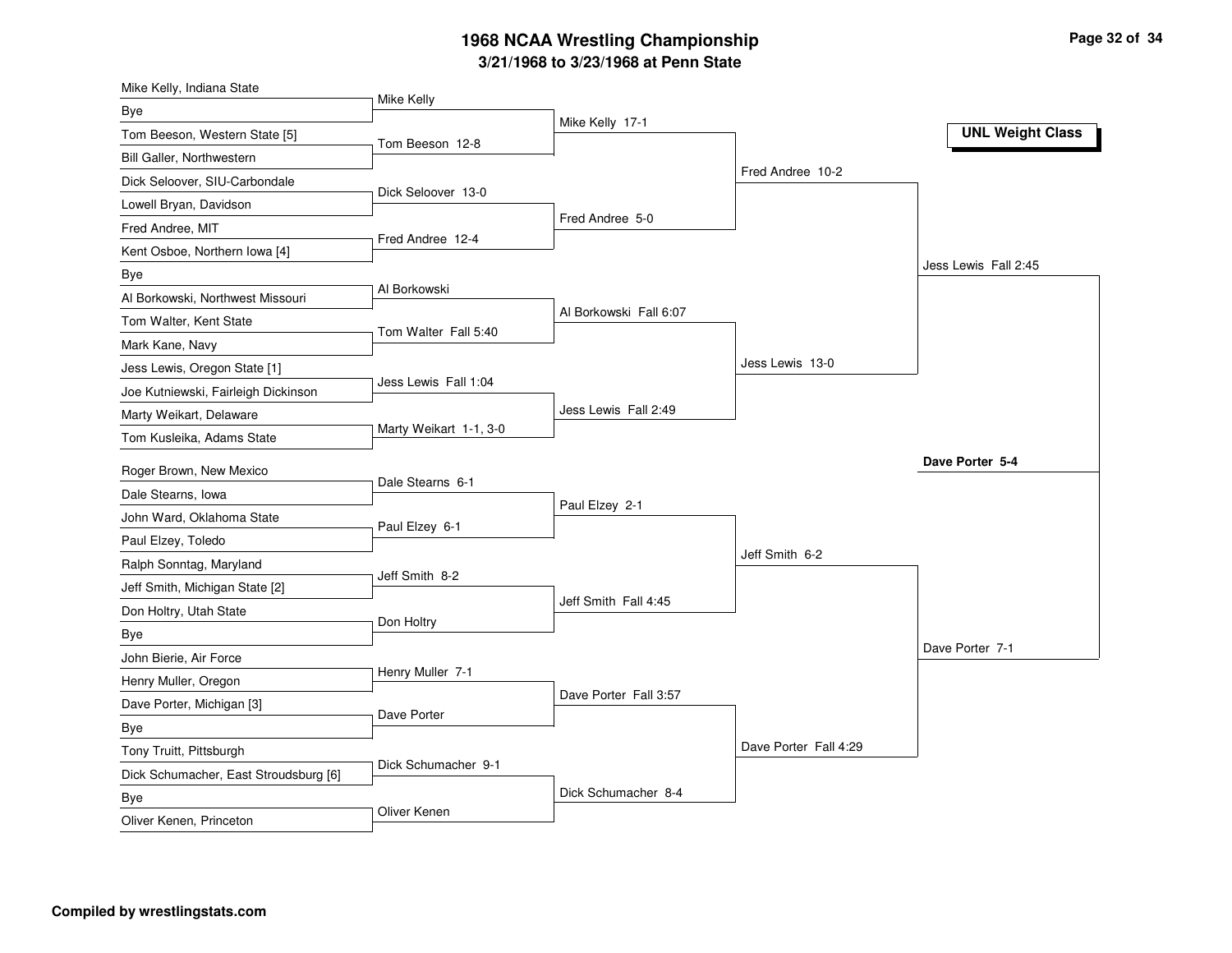